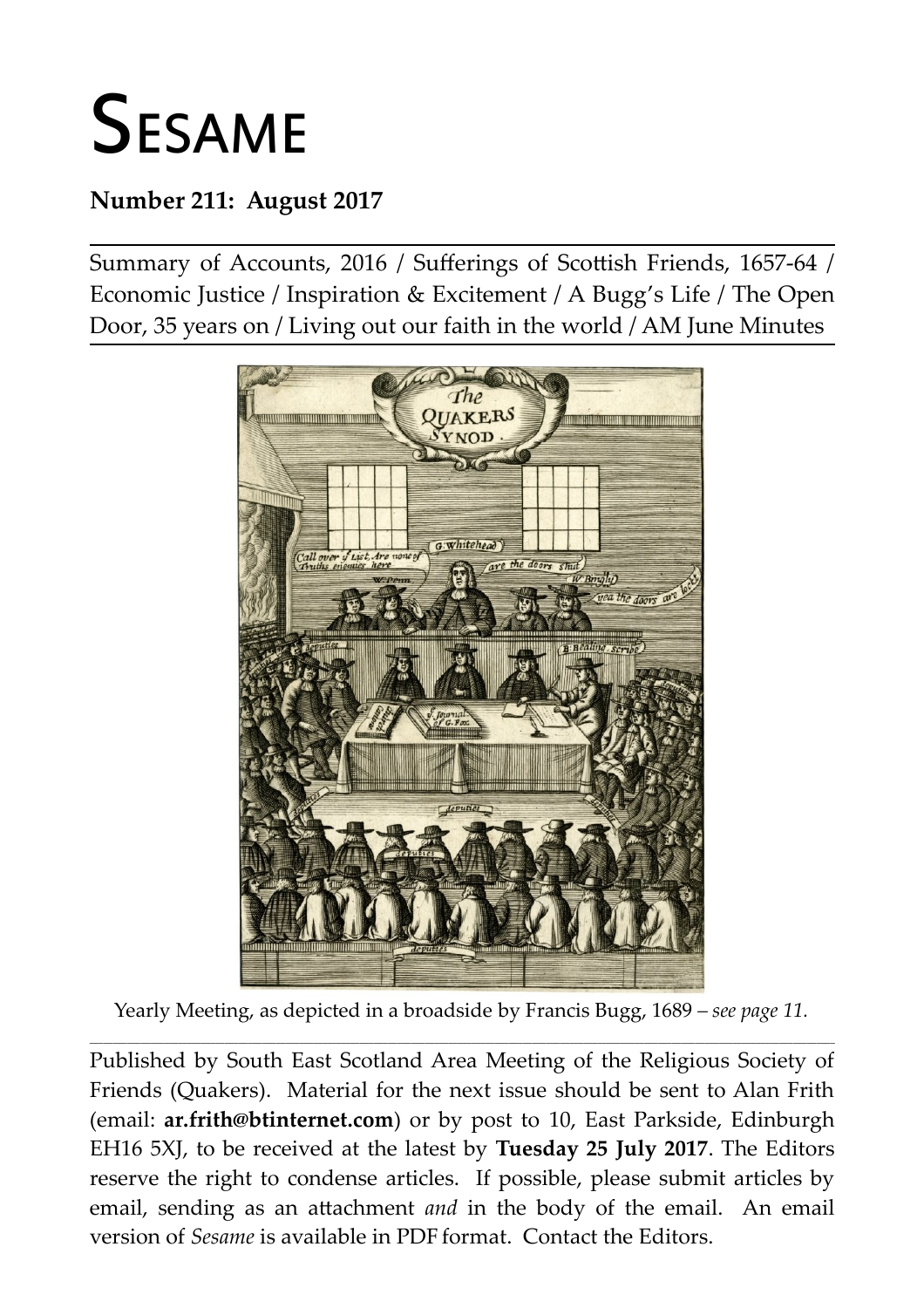# SOUTH EAST SCOTLAND AREA MEETING

Our next Area Meeting is in Edinburgh on **Tuesday 15 August, from 7.00 pm to 9.00 pm. We will be meeting in the office of Scottish Churches Housing Action, 44 Hanover Street, Edinburgh EH2 2DR**. Please note the venue is up one flight of stairs with no lift. There is an entryphone system.

Our Area Meeting Treasurer, Mark Hutcheson and assistant clerk of trustees, Ken Jobling will present the Annual Report and Accounts. We will hear of progress with the library review and Annie Miller will report on the John Wigham Enjoyment Trust.

The draft agenda for the meeting is below, with a financial summary for 2016. The full Report & Accounts for 2016 and the Treasurer's Report have been distributed by email. The Treasurer will bring some paper copies of his report to Area Meeting.

Evening Area Meetings are open to everyone but each local meeting, Area Meeting treasurers, trustees, elders, overseers and nominations committee are asked to appoint Friends to attend as 'core representatives'.

# **DRAFT AGENDA**

Worship Introductions Minutes of last meeting, 24 June, 2017 Matters arising Recording a decision made by between meetings procedure Membership matters Marriage of Ann Kerr and James Friend Report and Accounts for 2016 Proposal for supplementary short annual review Library Review – *update and action* John Wigham Enjoyment Trust report Yearly Meeting Gathering 2017 – *feedback: see page 16*  Correspondence and notices AOCB Closing minute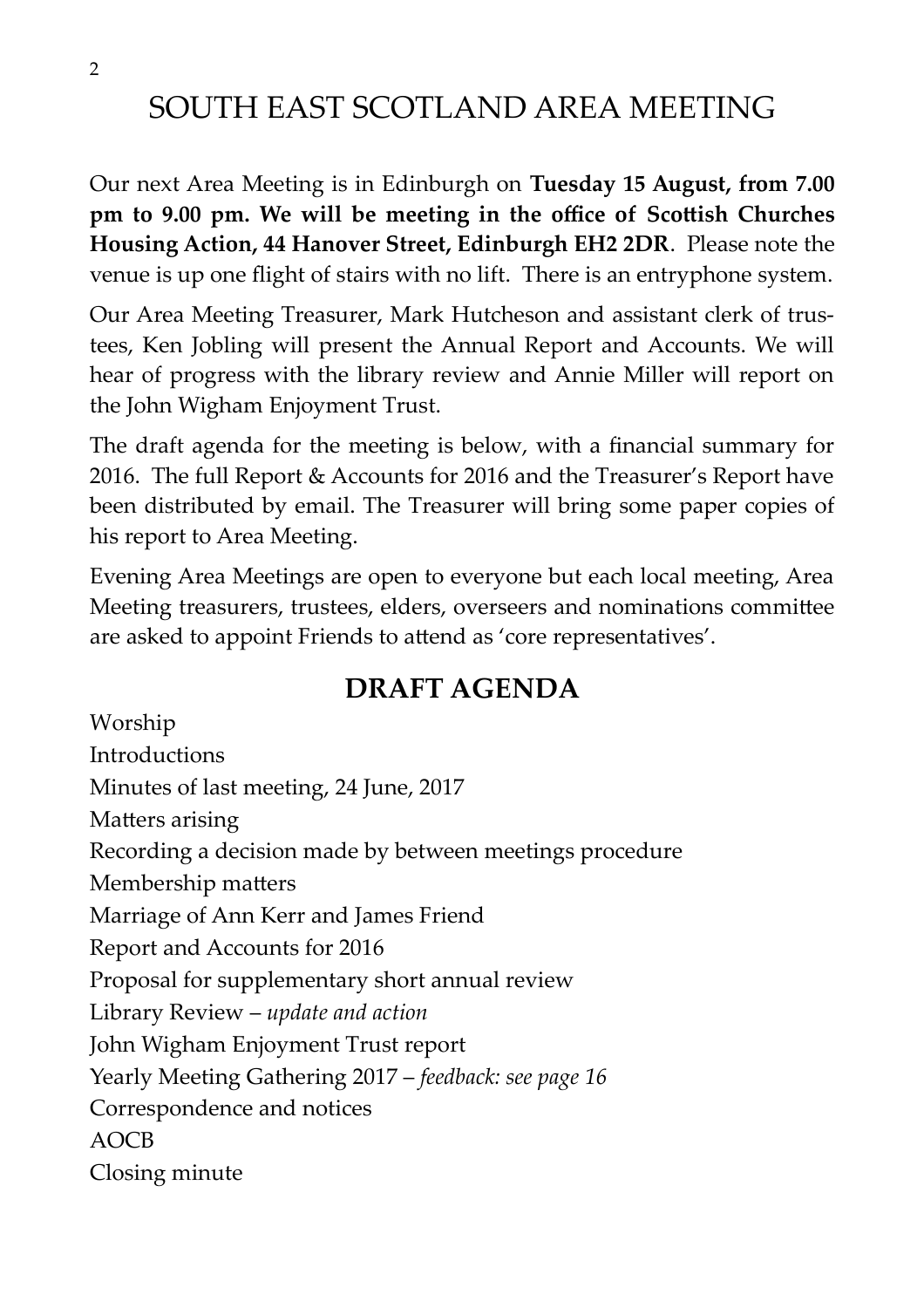## **SUMMARY OF ACCOUNTS FOR 2016**

*This is a summary of figures derived from information in the full annual accounts. Note that there is of course an underlying similarity from year to year, but that each year occasional exceptional items may confuse the comparisons.*

#### **Exceptional items, 2016**

Two large legacies (totalling £123,768) received during 2016 were placed in restricted accounts: *Carnall family:* **£50,000** for the purposes of the Edinburgh Peace & Justice Centre. (This has been passed on during 2017.) *Sylvia Marshall:* **£73,768** for purposes to be decided by Central Edinburgh LM. [*See* Sesame *210*]

| Donations income                              | 2016, E         | 2015, $E$ | 2014, $E$ |        |
|-----------------------------------------------|-----------------|-----------|-----------|--------|
| Unrestricted donations income                 | 65,202          | 61,582    | 68,225    |        |
| Unrestricted legacies                         | 3,000           | 32,080    | 13,000    |        |
| Earmarked donations (LMs, BYM, JW(E)T) 32,485 |                 | 24,146    | 24,788    |        |
| Camfield Trust grant                          | 1,000           | 1,000     | 1,000     |        |
| Total donations income                        | 101,687         | 118,808   | 107,013   |        |
| Other grants $(JW(E)T, building)$             |                 |           | 31,473    |        |
| Restricted legacies                           | 123,768         |           |           |        |
| Other LM income                               | 8,625           | 12,598    | 9,162     |        |
| "Trading" income                              | 2016, $\pounds$ | 2015, $E$ | 2014, $E$ |        |
| Lettings, Edinburgh + Kelso                   | 57,388          | 43,733    | 49,987    |        |
| Catering etc (gross)                          | 34,397          | 24,059    | 29,690    |        |
| Festival venue fees etc                       | 18,272          | 15,316    | 20,984    |        |
| Festival café                                 | 2,970           | 2,528     | 4,388     |        |
| Sales in foyer                                | 5,331           | 6,554     | 6,445     |        |
| "Trading" costs                               | 2016, $E$       | 2015, $E$ | 2014, $E$ |        |
| Salaries and wages                            | 50,332          | 47,912    | 44,530    |        |
| Catering costs                                | 17,640          | 17,019    | 17,540    |        |
| Festival venue (inc. café)                    | 17,251          | 12,645    | 15,993    |        |
| Area Meeting expenditure                      | 2016, $E$       | 2015, $E$ | 2014, $E$ |        |
| Grants paid out:                              |                 |           |           |        |
| <b>BYM</b>                                    | 33,069          | 27,904    | 27,043    |        |
| Payments to GM                                | 5,881           | 6,186     | 3,536     |        |
| <b>Other grants</b> (from AM)                 | 6,453           | 5,500     | 8,879     |        |
| (from restricted funds inc. JW $(E)T$ , LMs)  | 16,018          | 14,345    | 12,787    |        |
| AM bursaries, conferences,                    | 10,966          | 9,017     | 10,712    |        |
| support for LMs, Sesame etc                   |                 |           |           | P.T.O. |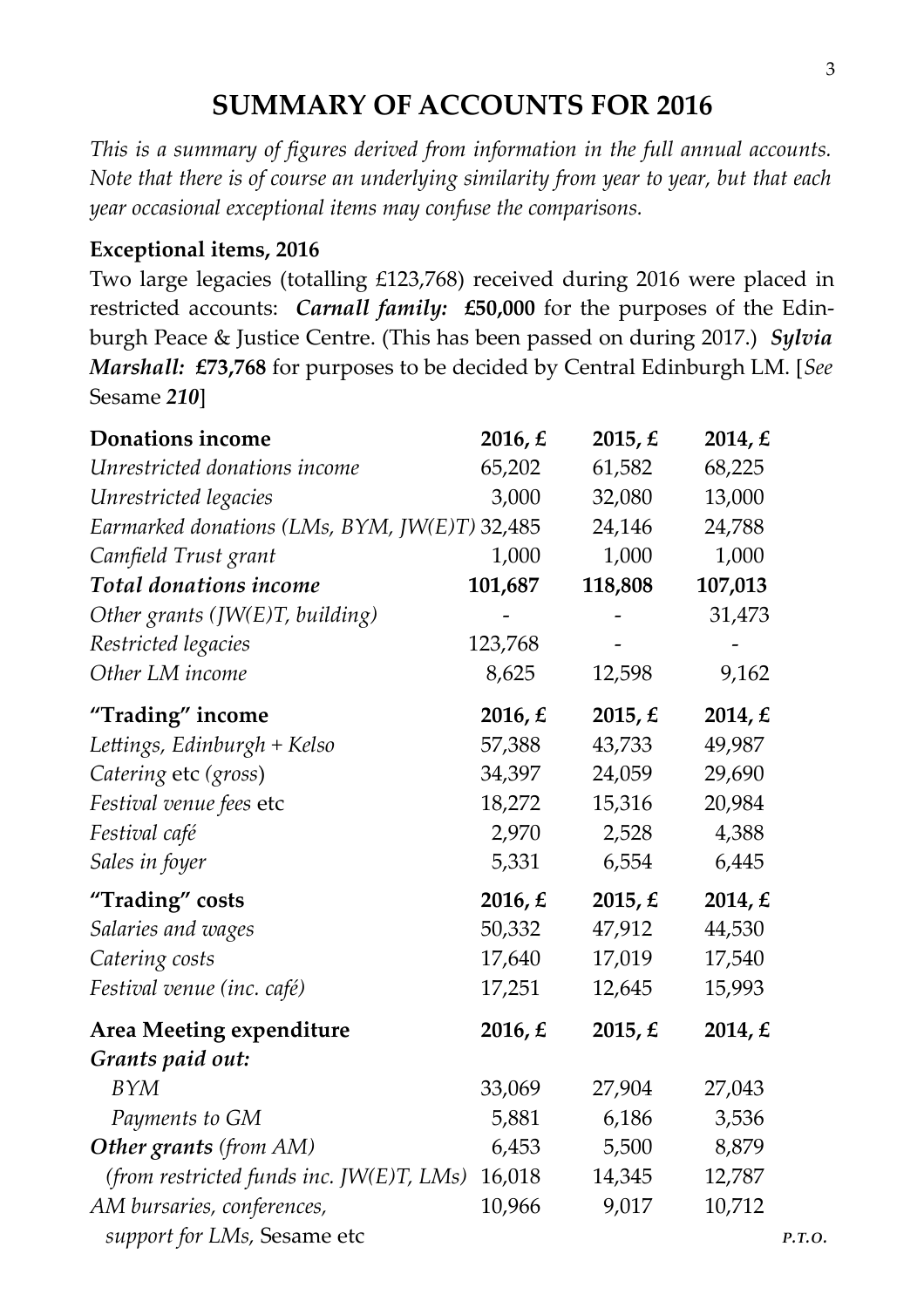| Support costs                                | 2016, $E$       | 2015, $E$ | 2014, $\pounds$ |
|----------------------------------------------|-----------------|-----------|-----------------|
| Council tax (flats), MH utilities            | 15,817          | 16,874    | 11,870          |
| <i>Insurance</i>                             | 4,418           | 4,419     | 4,347           |
| Other buildings costs                        | 32,627          | 28,828    | 34,398          |
| Administration                               | 9,284           | 8,233     | 8,150           |
| <b>Balance sheet at 31 Dec</b>               | 2016, $\pounds$ | 2015, $E$ | 2014, $\pounds$ |
| Balances at 31 Dec in unrestricted accounts  | 49,679          | 58,640    | 46,504          |
| Balances in $JW(E)T + LMs(restricted funds)$ | 40,029          | 38,753    | 38,426          |
| Balance in legacies (restricted funds)       | 123,768         |           |                 |

4

#### **Prepared by John Phillips, May 2017**

# **Quaker Beginnings in Scotland**

*From Joseph Besse's* Suffering of the People called Quakers, *1753. In our first extract, Alexander Hamilton [of Drumboys, Glassford, Lanarkshire], his wife and his sister were spared excommunication from the church they had previously attended when the minister died after a kick from his horse (1653); Miles Halhead and James Lancaster escaped stoning at Dumfries by wading the River Nith (1654); William Caton preached to the congregation outside Glasgow Cathedral, under the protection of English soldiers (1655); and George Fox, visiting Edinburgh, was ordered by the Privy Council to "*depart the Nation of *Scotland* by that Day Sevennight" *(*i.e. *within a week of the order, dated 15 October 1657) … (Note that a* professor *in the usage of the time was one who professed Christianity, and not necessarily the holder of an academic office.)*

… Nevertheless [Fox] continued travelling up and down through several parts of that country, preaching among the people wheresoever he came, and afterwards returned to Edinburgh, where he was told, that *The Council had issued warrants to apprehend him for breach of their order, in not departing the country within the limited time.* To which his answer was, *What do you tell me of their warrants? If there were a cart-load of them, I do not heed them.* For he, *knowing his commission to be from God*, was carried above the fear of man in discharging it; and a peculiar hand of providence was sometimes visible in the manner of his deliverance.

We find also that in the year 1659, Stephen Crisp, a man well qualified for that work, travelled into Scotland to preach the gospel there.

The gospel-testimony of these faithful witnesses did reach to the consciences of many who heard them, but met with a virulent opposition from the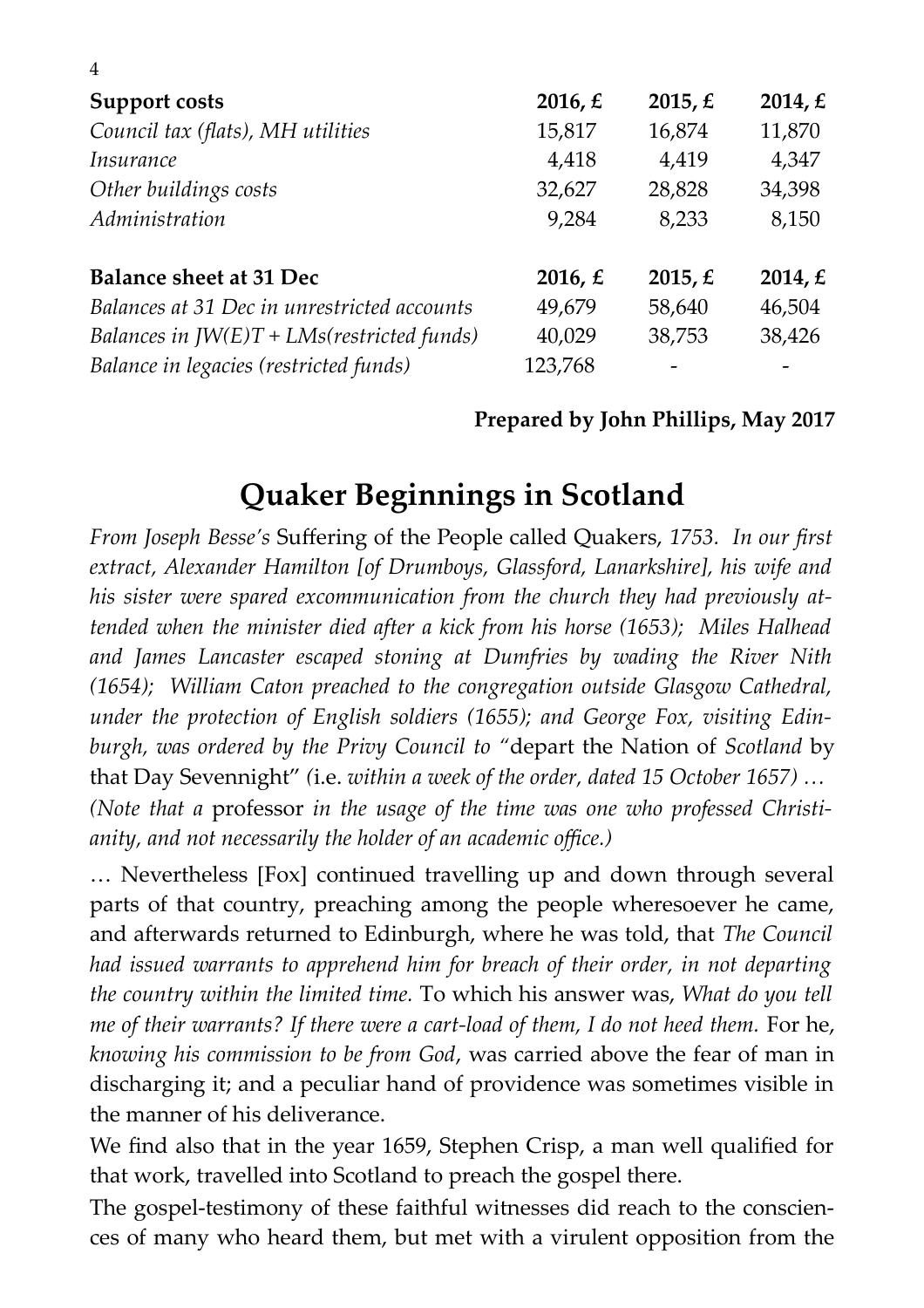priests and hireling teachers. "For the enemy that had wrought, and was exalted in the mystery of iniquity, to darken the appearance of this day, had prepared and stirred up his ministers to resist them and their testimony, by aspersing them with many gross calumnies, lies and reproaches, as *demented*, distracted, bodily possessed of the devil, practising abominations under colour of being led to them by the Spirit; and as to their principles, *blasphemous, deniers* of the *true Christ,* of *Heaven, Hell, Angels,* the *Resurrection* of the *Body* and *Day* of *Judgment.* This was the vulgar and familiar language of the pulpits, which was for a time received for *unquestionable truth;* till about the year 1663 some *sober* and *serious professors* in and about Aberdeen did begin to weigh these things more narrowly, and find the savour of that Life in the testimony of that so much reproached people, which some years before had stirred in others, who were now come to a great loss and decay; and this gave them occasion to examine the principles and ways of that people more exactly, which proving upon enquiry to be far otherwise than they had been represented, gave them a farther occasion to see the integrity and soundness of that *despised people*, and of their principles on the one hand; and on the other to see the *prejudic'd disingenuity* and *emnity* of their accusers: In these the Lord caused his word to prosper (who were few in number, yet noted as to their sobriety in their former way of profession) and to become one with them." (R[obert] Barclay's Works, *Preface* to *Truth Cleared of Calumny.*)

The beginning of this convincement was by the instrumental means of the ministry of William Dewsbury, effectually reaching the hearts of some noted professors in Aberdeen, particularly Alexander Jaffray, who had been chief-magistrate [i.e. *Provost*] of that city and a man of great note and account […]; as also Alexander Gelly, and soon after Margaret Molleson, wife of Gilbert Molleson, a magistrate of Aberdeen, a woman eminent among the strictest professors there for her religious endowments; Elizabeth Goodall, wife of Andrew Goodall, a merchant of the same place; Margaret Scott, wife of John Scott, also a magistrate of that city; and some others.

The aforesaid Alexander Jaffray, soon after his convincement, in the beginning of the year 1663, was induced to remove into the country to live at Inverary [sic – *Inverurie*], and was instrumental to settle a Meeting there: By means whereof, some there, hearing the joyful sound of truth, gladly closed therewith, as a day of merciful visitation, which their languishing weary souls had long waited for: […] How very acceptable the Doctrine of Truth at that time was to their waiting and thirsty souls, was afterwards well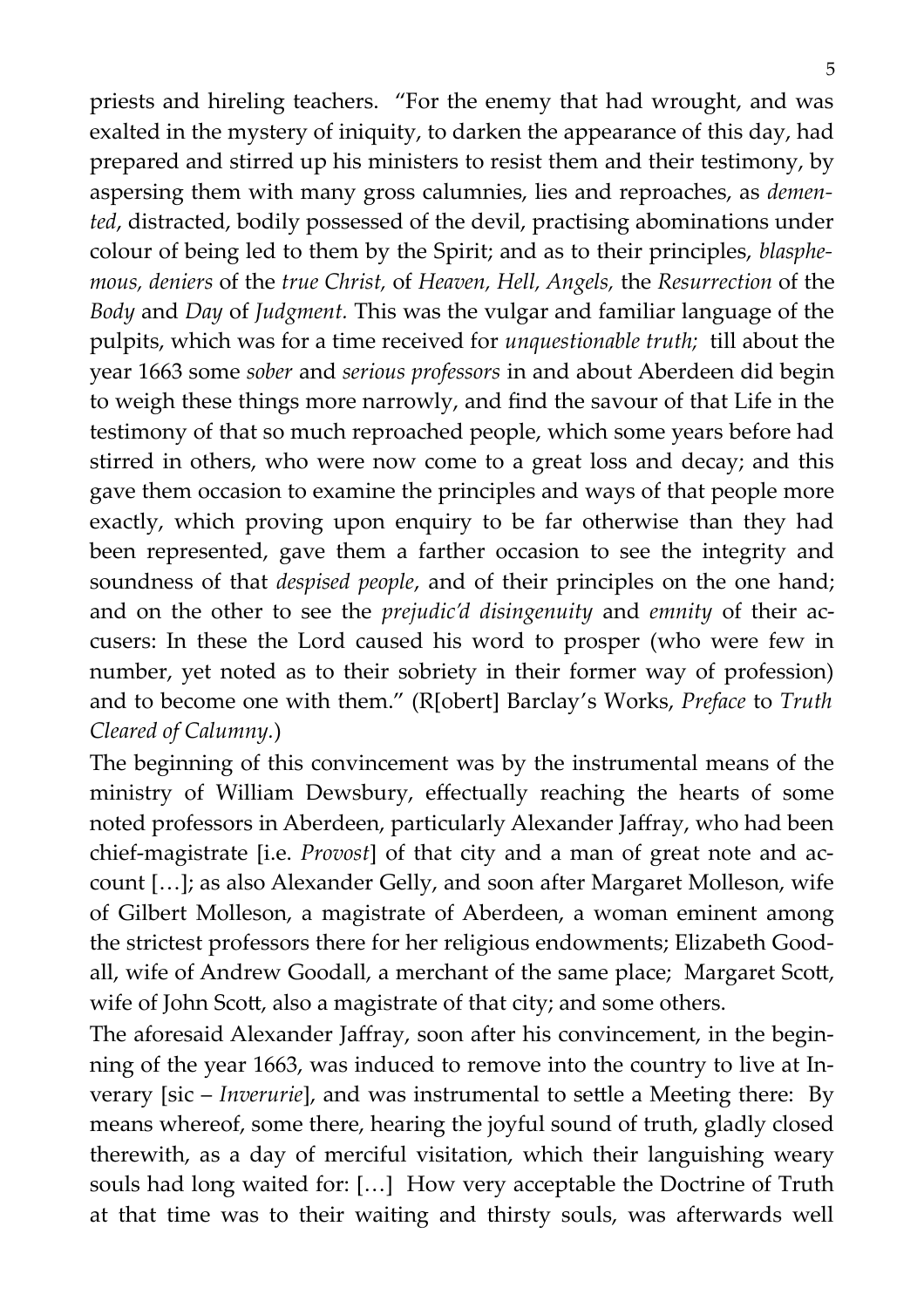expressed by the said Alexander Jaffray, who testified, *that when he first heard of a people that preached and held forth a principle of light and life, and revelation of the Spirit of God to be known now a days,* within*, to save the soul, his very heart did leap for joy within him.*

About the same time were also convinced George Gray and Agnes Simon, persons of very good repute among the professors in those parts, as to their religious abilities, and good conversation, so that the priest of the parish where they dwelt, Samuel Walker at Monkeggie [*now Keithhall*], boasted of them, saying, that *He had a weaver, and a poor woman, whom he would defy any of the Quakers to equalize either for knowledge or good life:* But when shortly after both these his hearers, of whom he was so highly opinionated, withdrew from under his teachings, and joined to the Quakers, the priest was exceedingly enraged, and highly incensed thereat.

The said Agnes Simon, thus convinced of the Truth, readily opened her house for the keeping of religious meetings, and the neighbouring people flocked to the assemblies held there near Ardiharrald, insomuch that her house could not contain them, (she being but a poor woman, as to the outward) wherefore they met in the open field, where Patrick Livingstone was made a blessed instrument, with some others, to gather many in that country, where there was a plain people, not yet tinctur'd with mistaken principles of religion, nor exalted with high conceits of any external profession, and so having no self-righteousness to part with, were the more open to the reception of the doctrine of truth, so that many of them were turned unto Christ, and came to experience the quickening power and virtue of his spirit to raise them from death to life. For the strengthning of these, Elizabeth Johnston, a faithful and enlightned woman, became a considerable instrument.

This convincement causing many to withdraw from sitting under their teachings, mightily alarmed the priests of Aberdeen, who by calumnies and reproaches vented from the pulpits, laboured to incense the magistrates to suppress this people, and to raise among the ruder and less intelligent of their hearers a spirit of indignation, prone to abuse and vilify them on all occasions. Hence it was, that when any of this persuasion came thither, they were received by the populace with stoning and beating in the streets, pulling by the hair, and other lawless abuses, which the magistrates, instead of reproving, did too often countenance: They shut up Richard Roe, a shoemaker of Edinburgh, in the Tolbooth of Aberdeen, and kept him close prisoner six months.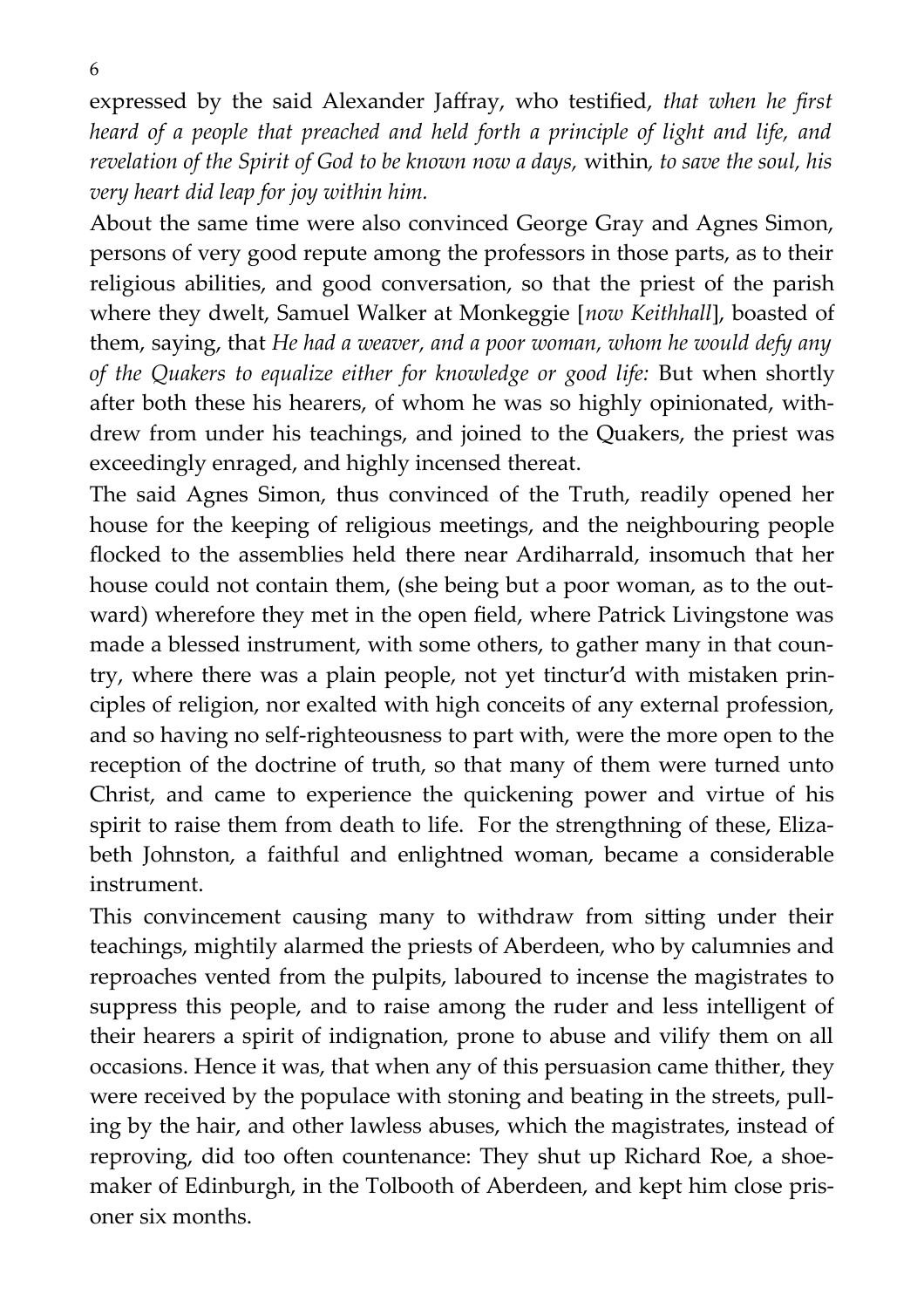In the year 1664, George Keith, who came from the South of Scotland to visit his Friends at Aberdeen, was detained ten months in prison, and Patrick Livingstone was kept under confinement in the same prison seven months. During their imprisonment, one Peter Strachan, son to Andrew Strachan, priest in Kintore, confined with them either for debt or some misdemenour, did violently beat and abuse them, and took away their papers and sent them to the magistrates. This man, after many abuses offered them, became troubled in conscience, and under a sense of his wickedness in abusing the innocent, cried out fearfully, that the Judgments of God were upon him for carriage towards them, and repeatedly begged forgiveness of them in the presence of several witnesses.

But the envy of the priest of Aberdeen, viz. George Meldrum and John Menzies, was principally bent against Andrew Jaffray; whose blameless life and estimation among the sober and serious inhabitants there for many years, raised in the priests a suspicion of his being a dangerous seducer; wherefore they stirred up the Bishop of Aberdeen, and by his means the Archbishop Sharp, against him. He was thereupon summoned to appear before the High-Commission Court of their Kirk, before whom he was enabled to bear a faithful testimony to the Truth, witnessing the promise of Christ fulfilled, Luke xxi, 15. *I will give you a mouth and wisdom, which all your adversaries shall not be able to gainsay or resist*; for even the Archbishop himself, who was pleased to confer with the said Andrew, could get no advantage in argument against him: Nevertheless, to satisfy the priests, the sentence of the Court was, that *He should be confined to his own dwelling-house and keep no meetings therein, nor go any whither without the Bishop's License, under the Penalty or Fine of* 600 Scottish *Marks* [= *£400 Scots, at that date*], which they esteemed to be one-fourth part of his yearly rents. But to this unjust sentence his answer was, that *It was better to obey God than Man*; which obedience afterwards exposed him to various sufferings.

> Heed how thou livest. Do not act by day Which from the night shall drive thy peace away. In months of sun so live that months of rain Shall still be happy. Evermore restrain Evil and cherish good, so shall there be Another and a happier life for thee.

**\_\_\_\_\_\_\_\_\_\_\_\_\_\_\_\_\_\_\_\_\_\_\_\_\_\_\_\_\_\_\_\_\_\_\_\_\_\_\_\_\_\_\_\_\_\_\_\_\_\_\_\_\_\_\_\_\_\_\_\_\_\_\_\_\_\_\_\_\_\_\_\_\_\_\_\_\_\_\_\_\_\_\_\_\_\_\_\_\_\_\_\_\_\_\_\_\_\_\_\_\_\_\_\_\_\_\_\_\_\_\_\_\_\_\_\_\_\_\_\_\_\_\_\_\_\_\_\_\_\_\_\_\_\_\_\_\_\_\_\_\_\_\_\_\_\_\_\_\_\_\_\_\_\_\_\_\_\_\_\_**

**John Greenleaf Whittier (from The Mahàbhárata )**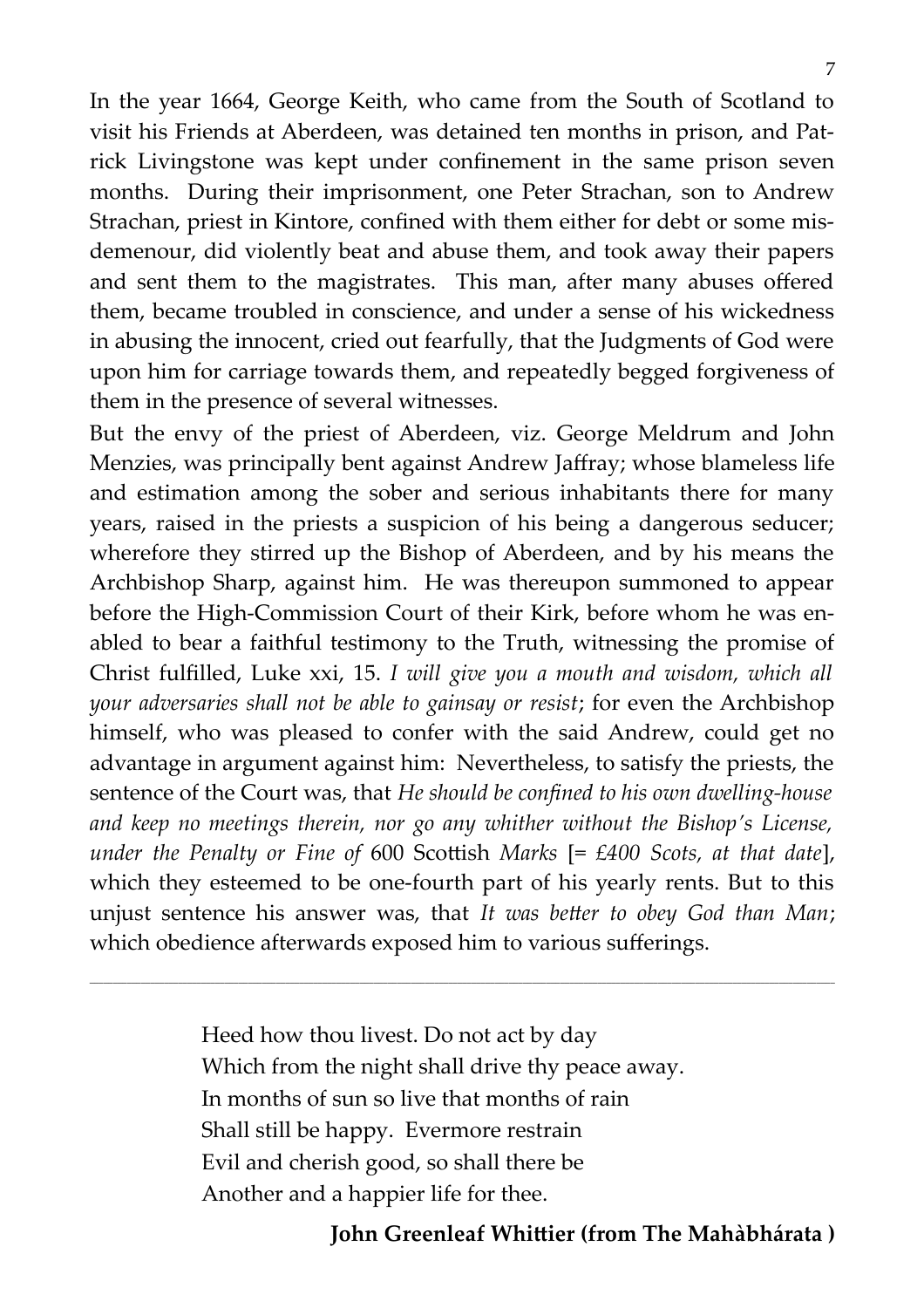# **Working towards economic justice in Scotland**

Friends will be aware that GM's Parliamentary Engagement Working Group (PEWG, previously known as the Parliamentary Liaison Function Group) organized a symposium on economic justice in Leith last October, which attracted over 200 participants. The follow-up seminar identified the following priorities for our work:

- To change the narrative on tax and welfare;
- To explore further the implications of introducing a Citizen's Basic Income;
- To encourage better education on economics and taxation policy, not only for the common person but also in academia, where taxation seems to be a neglected subject.

The PEWG has now agreed that by adopting the second of these we shall automatically be tackling part of the first. The replacement of parts of our outdated taxation and social security systems by a Citizen's Basic Income is already adopted policy of the Scottish Green Party and has support of many on the left of Scottish politics and even some on the right. Should Scottish Quakers adopt it as one of our chief recommendations for creating a fairer and more equal Scotland?

Basic Income is an unconditional, non-withdrawable, tax-exempt income for every citizen as a right of citizenship. It is a radical alternative to key elements of the current social security system, which, having developed piecemeal over the years, is ramshackle and does not fit a fair and equal society which values human rights and dignity. We understand that the councils in Fife, in the City of Glasgow and in North Ayrshire have expressed their willingness to host BI Pilot Projects.

We urge all Scottish Quakers to learn more about Basic Income so that you can contribute to the debate as it develops. Annie Miller, a retired economics academic and member of South East Scotland Area Meeting, has been working on the subject for years, and her book (*A BASIC INCOME HANDBOOK* from Luath Press, [www.luath.co.uk](http://www.luath.co.uk/) £9.99) is forthcoming [*see p. 10*]. She has produced a briefing paper as an introduction for those who know little about it. This is obtainable from me or any other member of the PEWG. We would encourage all Scottish Quakers to learn more. A very readable and already published introduction (which Annie also recommends) is *Basic Income: And How We Can Make It Happen* by Guy Standing from Pelican, £8.99.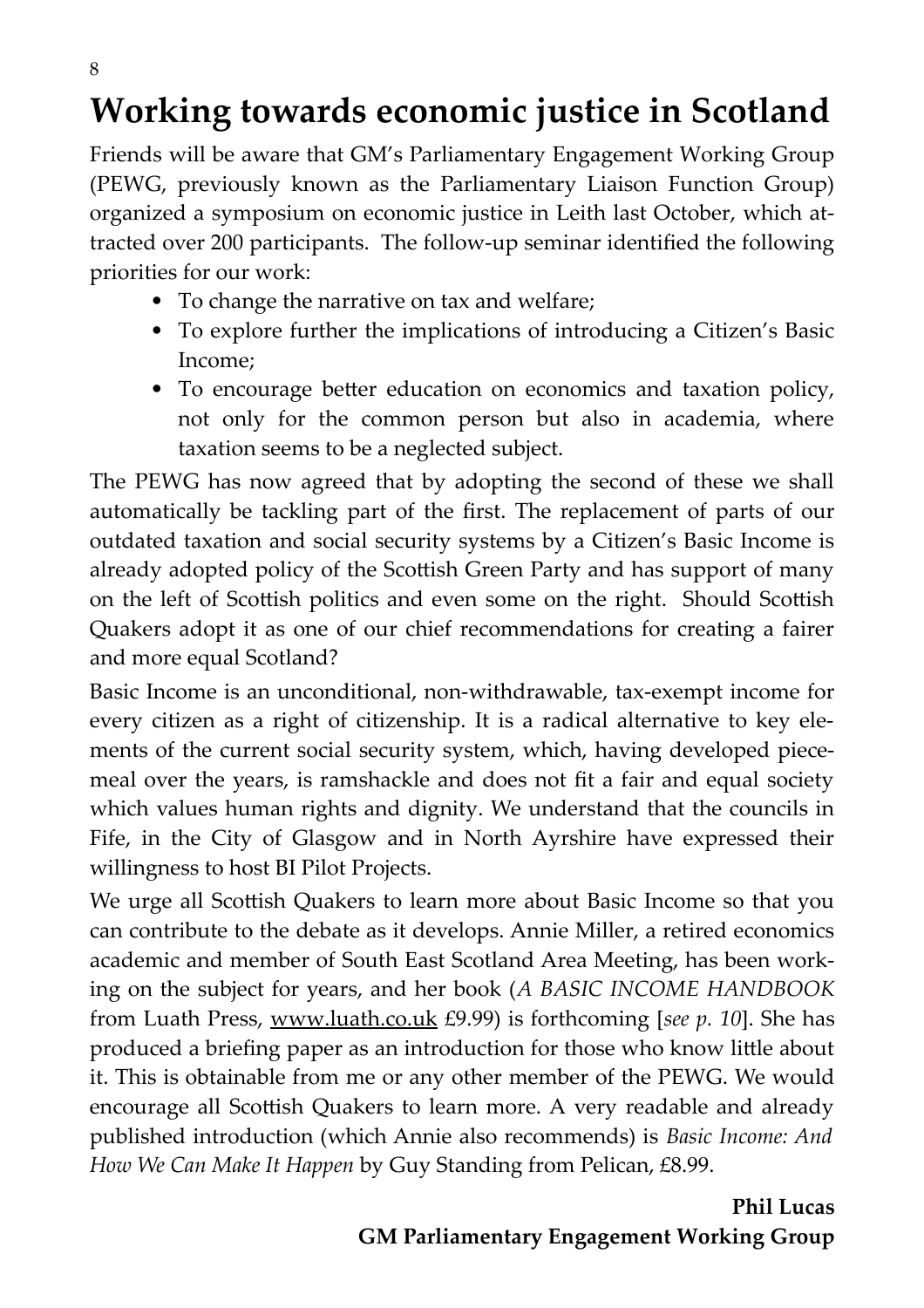# *What inspires and excites us*

Friends at Area Meeting in June discussed in four small groups what inspires and excites them about being a Quaker, each group producing three short sentences to try and encapsulate it. These are the sentences.

We believe in Equality, and work for it.

We are open to the Light/Truth, from wherever it may come.

We seek and work for Peace in our day-to-day relationships and worldwide.

*We are individuals but we see the collective good in all.*

*We "let our lives speak"*

*Love your neighbour as yourself.*

Quakers encourage individual recognition of personal spirituality.

Quaker communities welcome a wide spectrum of communities and individuals.

The responsibility for upholding the aspirations of Quakerism is shared by all.

*Quakers are life-enhancing.*

*Quakers acknowledge we are seekers, who find answers and are, each of us, at differing stages of the journey.*

*All of life is sacramental.*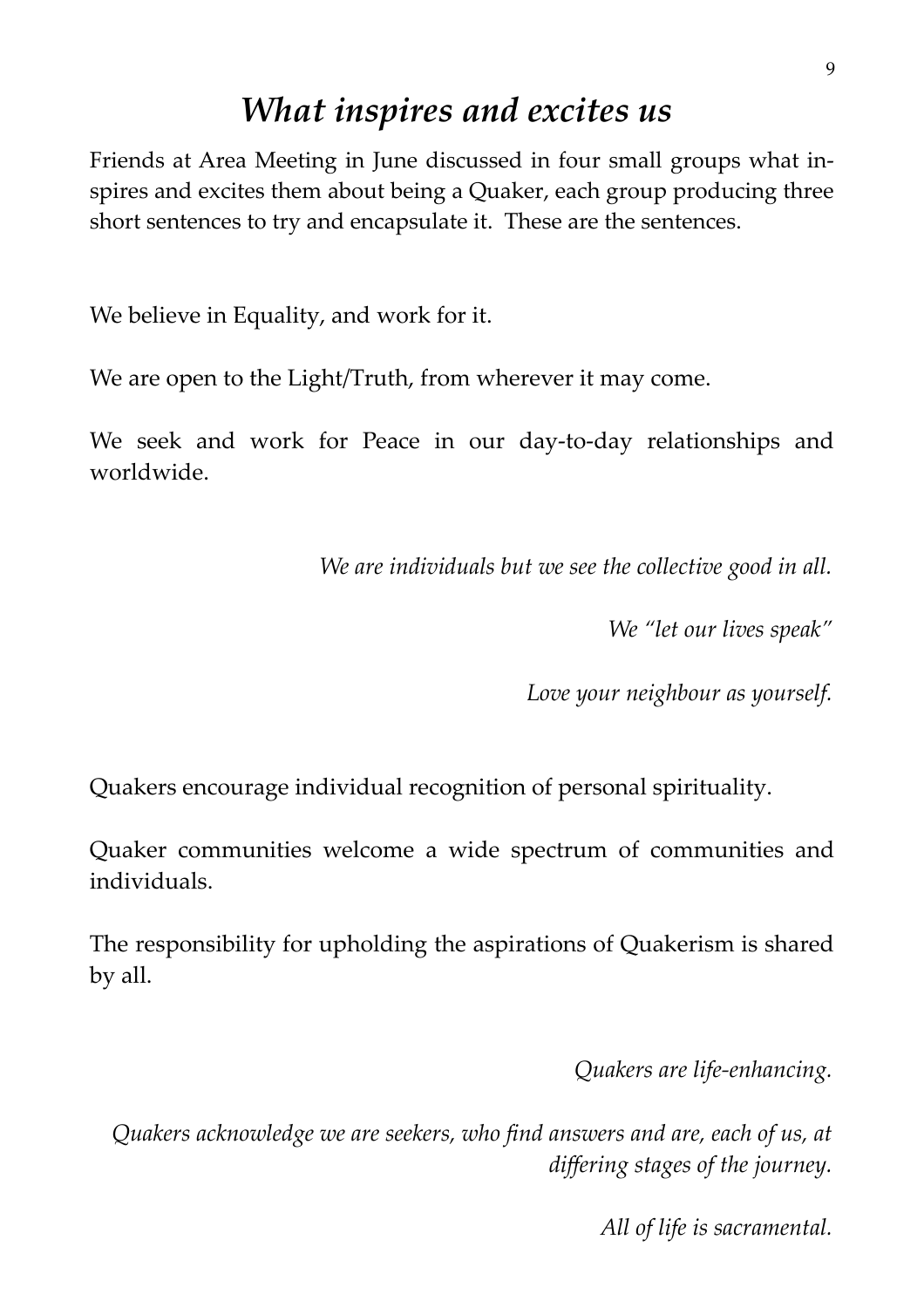# **On Simplicity – another poem**

*In* Sesame 207 *we included a prayer for simplicity, "To HIS DEAR* God", by the *seventeenth century clergyman poet Robert Herrick, which argues that "'Tis better to be poor/Than so abound,/As to be drown'd/Or overwhelm'd with store". This has prompted the following response, in Herrick's own style; Rhoda writes that she enjoyed playing with this piece and hopes it says something:*

TO WHOM IT MAY CONCERN

I should not hope for future poverty that may not come, and if it does it would be just as troublesome as wealth. Better to take stock now of what may be in store, and spend the present living simply with possibilities of overwhelming change.

Confusion away! All that I humbly request Is a safe existence at my conscience's behest.

#### **Rhoda MacKenzie**

In the third week of the Edinburgh International Festival (21-25 August), the Quaker Meeting House, Venue 40, will host a series of events by Luath Press Ltd, with the general title *ScotlandsFest 2017 –* for full details, see the website: http://www.luath.co.uk/scotlandsfest-2017 .

On **Monday 21 August, (3.30-4.45 pm)** this series will include:

## **Money for Nothing? The Nuts and Bolts of Basic Income**

*Scotland is preparing to take control of part of its welfare system for the first time and a universal basic income scheme is one approach on the table. But is it really workable? Annie Miller, author of A Basic Income Handbook,* outlines the benefits for us all.

Price £5 (£3 concessions); £12 for all three events on Monday (1.45-6.30 pm)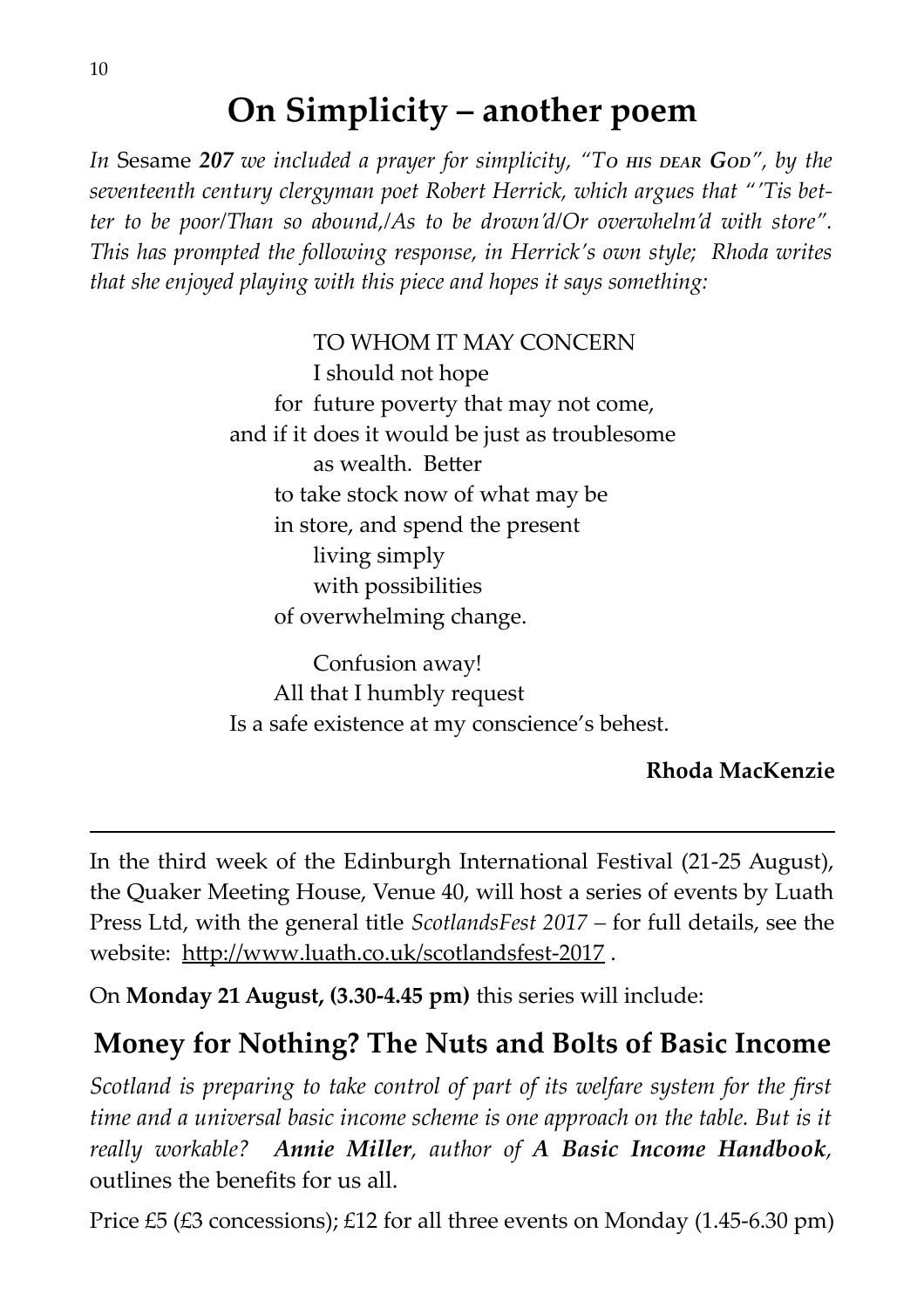# **An Apostate's Progress**

The picture on the front page shows George Whitehead opening proceedings at a Yearly Meeting in the 1670s or '80s. There are hints of something secretive and sinister: "Are the doors shut?" he asks, and William Bingley (a prominent London Friend) says "Yea, the doors are lockt"; Fox's *Journal* is on the table where a Bible might be; and the hatted rows of Friends in attendance are ostentatiously labelled "deputies" as if the meeting has pretensions to being a government in waiting. This almost McCarthyite image first appeared in a broadside entitled "Some Reasons Humbly Proposed to the Lords Spiritual and Temporal Assembled in Parliament, why the Quakers Principles and Practices should be Examined, and Censured or Suppressed", 21 May 1689, and was re-used as the frontispiece of *A Seasonable Caveat against the Prevalency of Quakerism* in 1701; both by Francis Bugg (1640-1727). Bugg appears in the *Dictionary of National Biography* as a "writer against quakerism [*sic*]" whose works are worth study as "good specimens of the controversial spirit of the age as well as from their quaint vivacity"; less indulgently, William C. Braithwaite described them as "stuffed full of scavengings of unguarded passages in Quaker writings, stories to the discredit of individuals, and venomous hostility to Fox and George Whitehead, the same insipid hotch-potch being served up again and again with fresh seasonings of malice $"$ <sup>1</sup>.

As a young man, Francis Bugg had joined the Society of Friends, "among whom", says the *D.N.B*, "he soon obtained an unenviable notoriety." In 1675 he was present at a meeting for worship broken up by soldiers, and was one of those arrested. He was fined  $£15 -$  an unaffordable sum, representing half the annual income of the wool-combing business he had inherited from his father<sup>2</sup>, and his goods were distrained in default of payment. Rumours soon began to circulate among Suffolk Friends that he had been paid to betray the meeting, and certainly a third of his fine was refunded. Bugg himself tried to recover the balance from Samuel Cater, the preacher who had encouraged him to attend, and persisted until Cater referred the matter to twelve arbitrators, who unanimously agreed he was not liable; in 1677, Bugg attended Yearly Meeting and complained to William Penn that Friends had denied him justice. A Friend named George Smith tried to help resolve matters and ended £10 out of pocket, which the Meeting told Bugg he should repay, Smith's "simplicity" having been imposed upon; Bugg refused, and left the Society in 1680.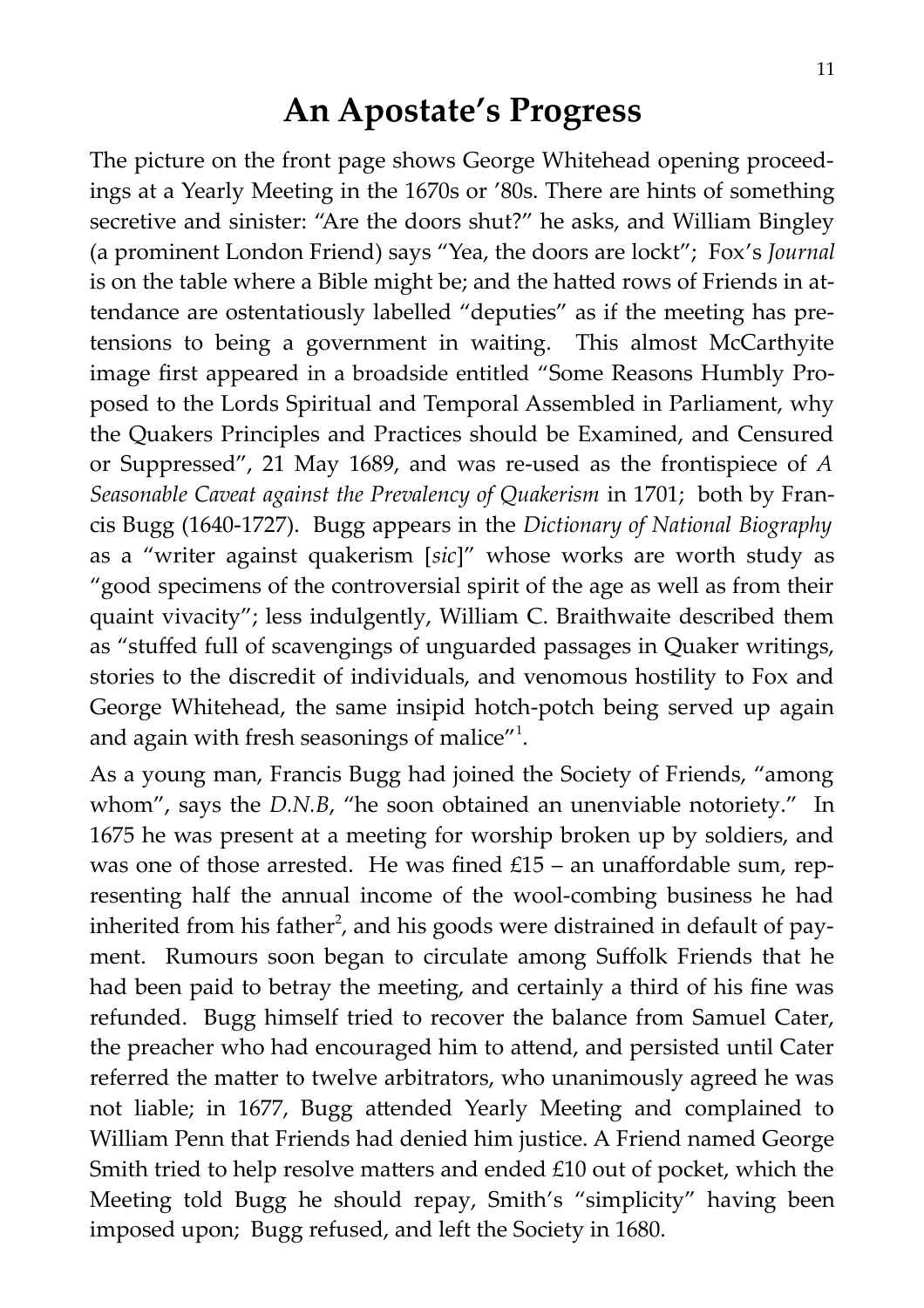Immediately he began to write against Friends; his first extended work was *De Christiana Libertate, or Liberty of Conscience, upon its true and proper grounds Asserted and Vindicated. And the Mischief of Impositions, amongst the People called Quakers, made Manifest*, published in 1682, with a second part in 1683, more racily entitled *The Painted Harlot both Stript and Whipt, or the second part of Naked Truth*.



Bugg's portrait, from *The Pilgrim's Progress from Quakerism to Christianity*, 1698 Below it he quotes St Paul: *I magnifie mine office: If by any means I may provoke to emulation them which are my flesh, and might save some of them. (Rom. XI: XIII, XIV)*

The *D.N.B.* lists twenty more "major" works (of which the *Seasonal Caveat* mentioned in the first paragraph is one – including pamphlets, his anti-Quaker writings number 78 titles), and notes that, as a former member, "Bugg was necessarily well acquainted with all the weak places in the organisation of the sect, as well as the blots on the characters of some of its adherents. Of the knowledge he possessed he made unsparing use, and his allegations were the more difficult to refute, as they often retained, however distorted and exaggerated, a substratum of truth." Nor were his attacks confined to the printed word; in 1698, a London Friend, John Tomkins (*c*.1663-1706), attended a public disputation at West Dereham in Norfolk between Quakers and *6 Priests, … huge, jolly ffellows*, with *Judas― i.e. ff. Bug, stood at the Priests Elbows and was their Agent to look out places, quotations, &c.*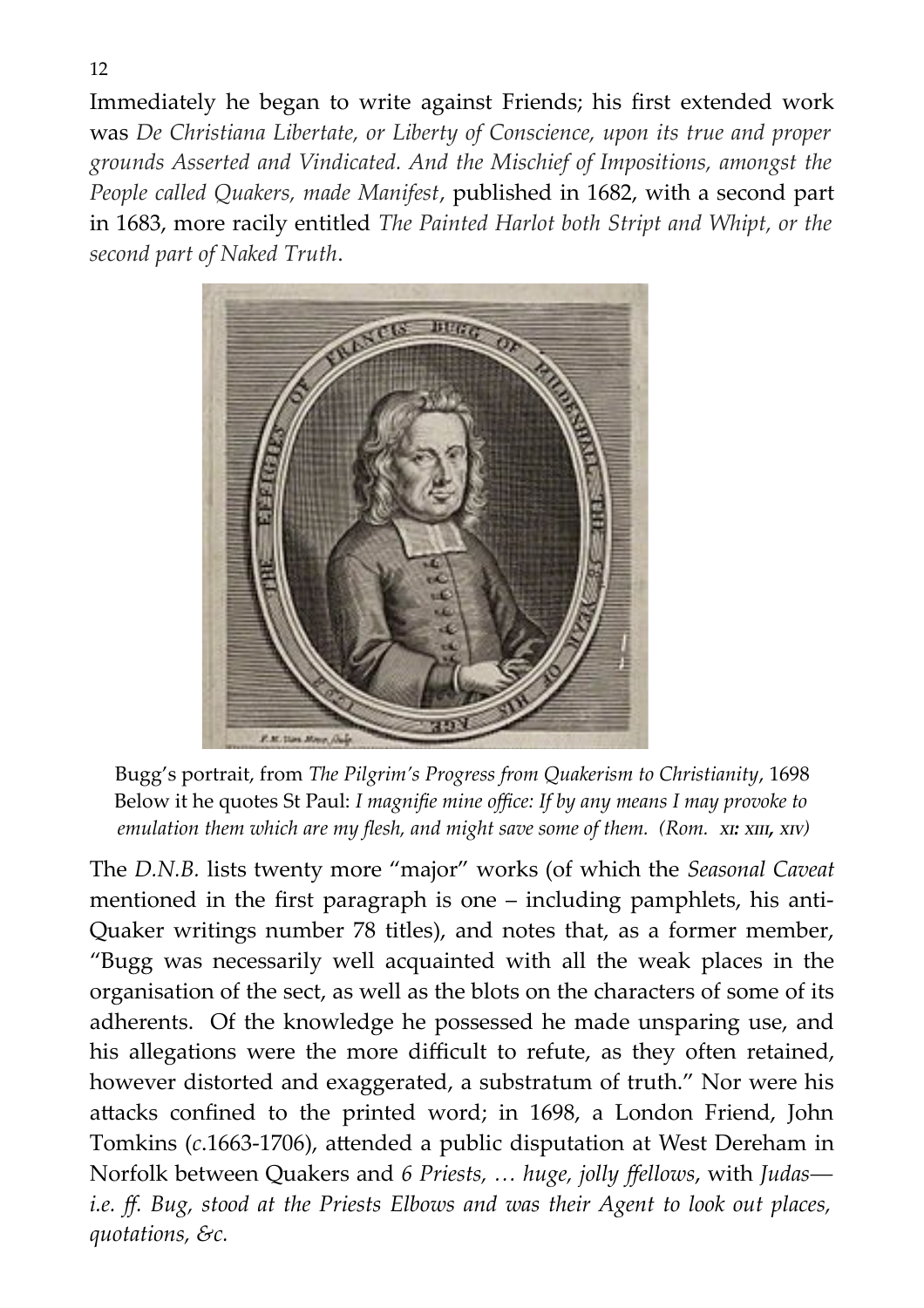*It will be too tedious for a letter* (Tomkins wrote) *to relate perticularly the whole proceedings of the day, but more rudeness and confusion, especially from men so high in proffession of Religion, was hardly ever seen; and ff: Bugg with them hooteing and hallooing and laughing; and a few joyned with them, about 20 or 30 as near as I could compute, who was ready at their back and notice to laugh, bawl, or hiss. Such uggly laughter, as I saw in the priests, I never beheld, except on a mountabanks stage. Indeed the Power of Darkness did shine agst the Power of Truth, and it was plainly felt and seen. But the Power of Truth prevailed, and when they would essay to read their Quotations to render Truth odious, ffrds did appeall to the People, wch were many hundreds, of the unreasonableness thereof* … *And ffrds sounded the testimony of Truth over the Assembly opening unto the people our Christian beleefe in diverse perticulers, wherein they were questioned and the Testimony of Truth did get entrance and the People was generally sober.* [...] *But near the Conclusion, ff. Bug tels the People of his purpose to be there to morrow, but ffrds did acquaint the People what an Apostate he was; that he had been answear'd from time to time, yet always restles; therefore did refer them to our books, in that case, not accounting our selves as a People concerned to meet him. The Priests were asked concerning his appearing there. They disowned it, and said it was not theirs, but Buggs business* … *But while the People was departing, the Priests & ffrds had very friendly Conference, as they stood on the oppositte Stages, and they wished us well, and did declare (as they had done 2 or 3 hours before) that they did beleeve the Quakers of this present generation were ORTHODOX*. 3

Francis Bugg was not the only anti-Quaker polemicist of the time – Charles Leslie and Thomas Crisp were also busy, and, after his disownment, the Scottish Friend George Keith (*mentioned on page 7*) became, in Braithwaite's view<sup>4</sup>, "the most formidable of all the antagonists of Quakerism, alike from his knowledge of the Society, his learning, his sincerity, and the general moderation of his writings" – but Bugg was the most persistent and prolific of all. His efforts were not always in vain: after a public disputation at Sleaford in Lincolnshire on 25 August 1701, Henry Pickworth, who had spoken on Friends' behalf, was completely won over and also began attacking the Society. (After he was finally disowned in 1714 he published a pamphlet which sought to prove that all Quakers were papists, and that William Penn had died insane; despite this, his wife Winifred remained in membership and was a recorded minister.) Yet for the most part, Bugg's zeal chiefly harmed himself: he neglected his business which all but failed, leaving him dependent on the "pecuniary aid" of clergymen more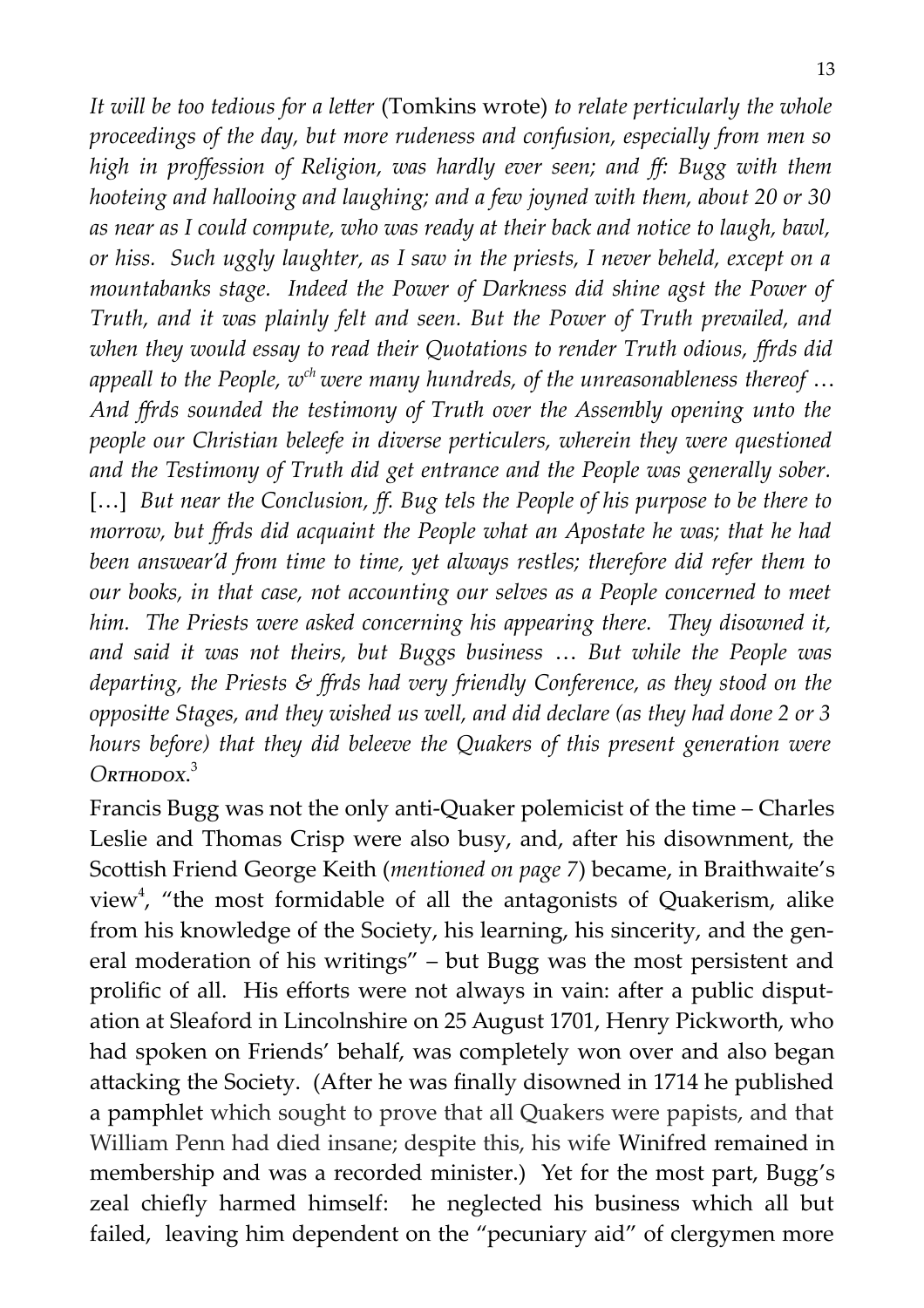favourably impressed by his labours than those at East Dereham had been; in 1703, attacks on his character by Quakers, including his aunt Anne Dowcra, forced him to issue a testimonial assserting that was *not* given to "any vice or immorallity" (among the signatories was his own son); and in 1713 he was imprisoned at Ely, though the reason is now unknown.

It is, of course, not impossible to dislike Quakers. C. S. Lewis didn't care for us ("The ones I know are atrocious bigots whose religion seems to consist almost entirely in attacking other people's religions"<sup>5</sup>); and George Orwell loathed us ("cocoa and commercial dishonesty"<sup>6</sup>), to cite only two instances. It is unusual, however – fortunately – to devote half of a long life (Bugg was well over eighty when he died) to antagonism towards any one thing or notion. Braithwaite blamed unscrupulous criticism by Bugg and others for "add[ing] its weight to the other influences which were pressing the Society into a rut of eminent respectability" in the early  $18<sup>th</sup>$  century, a time when Quaker writings became "scarcely intelligible to the outside public and scarcely readable today" and Friends "lost their old vigour without gaining any new clearness"<sup>7</sup>. On the other hand, such attacks indirectly benefited the Society, when what is now the Library at Friends House began in 1673 as a collection of anti-Quaker writings, gathered so that they might be definitively rebutted; and at least some of his criticism confirm things that may please us, such as what he saw as undue influence allowed to women - "Take heed, beware of novelty / And of female authority" begins a poem (lifted from Thomas Crisp) in one of his pamphlets $8$ .

*Ed.*

1. *The Second Period of Quakerism*, London: Macmillan, rev. ed.. 1921, p. 487

2. Bugg himself claimed his father's business was worth £30 *per annum*; however Anne Dowcra reckoned it was worth only £7 *p.a*..

3. From a letter to Sir John Rodes of " $3<sup>d</sup>$  11 m<sup>o</sup> 1698", in Mrs G. Locker-Lampson (ed.), *A Quaker Post-Bag, 1693-1742,* London: Longman Green & Co., 1910, pp. 152-6 4. Braithwaite, *op. cit*., p. 493

5. From a letter to "Mrs Arnold", 1 April 1952, in Walter Hooper (ed.), *Letters of C. S. Lewis*, London: Fount Paperbacks, 1988, p. 420

6. From a letter to Brenda Salkeld, 10? March 1933, in Sonia Orwell & Ian Angus (ed.) *The Collected Essays, Journalism and Letters of George Orwell,* London: Secker & Warburg, 1968, vol. 1 p. 119

7. Braithwaite, *op. cit*., pp. 494-5

8. From "Innocency Vindicated" quoted in H. Larry Ingle, *First Among Friends: George Fox and the Creation of Quakerism*, Oxford & New York: O.U.P., 1994, p. 259. The poem is entitled "The Laboring Man's Caveat concerning Women's Meetings".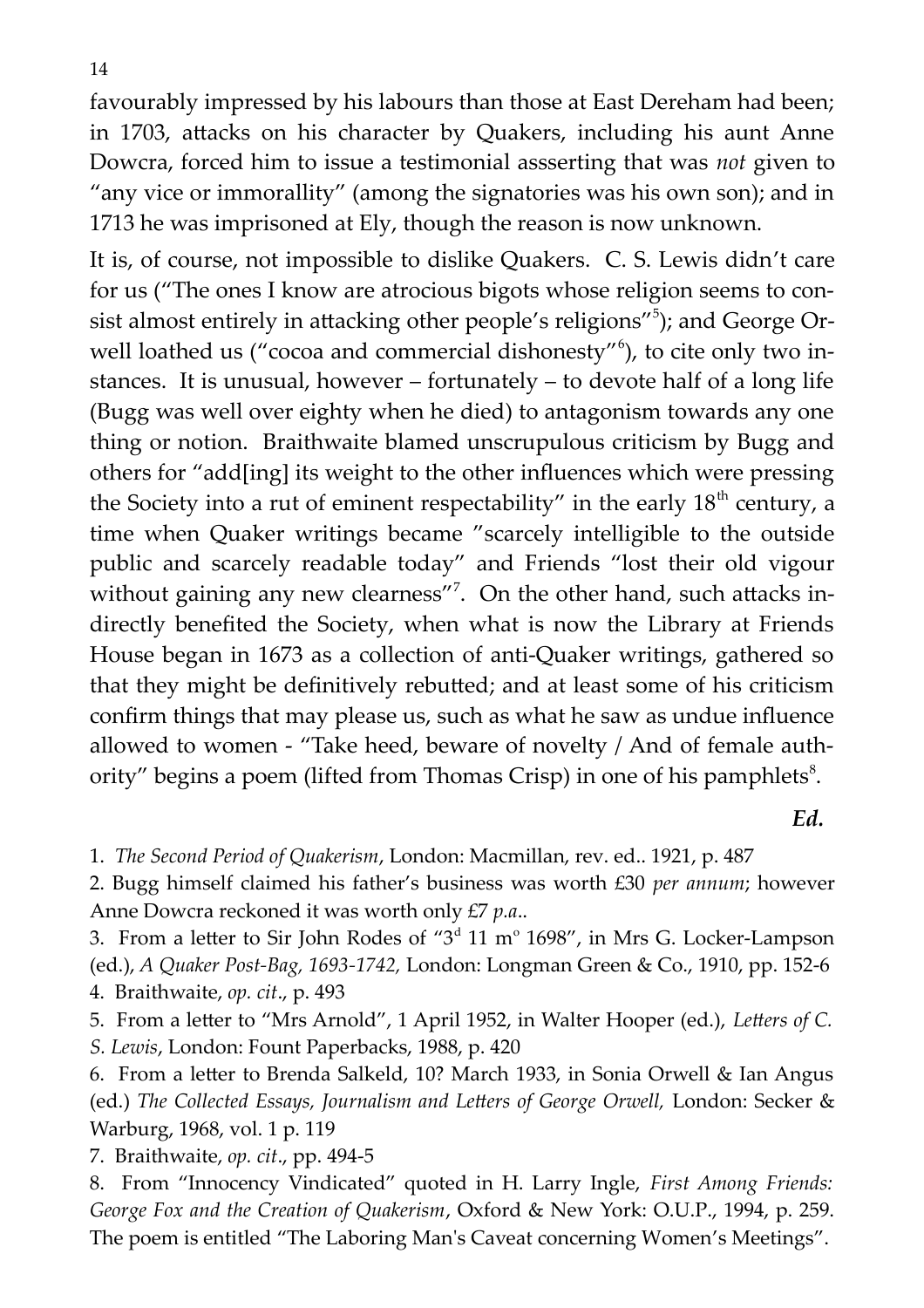# **BREAKING THROUGH BARRIERS 30 September 2017**

## **Dalziel St Andrew's Church, Motherwell**

The annual conference of the Scottish Churches Disability Group will focus on positive ways of breaking through barriers which sometimes prevent people with disabilities from full participation in worship and community life in churches. The format of the event will be a series of conversations with people with personal experience of learning disabilities, hearing and sight loss and other disabilities.

Jeremy Balfour MSP, who leads the Scottish Parliament's Cross Party Group on Disability, will give an opening address. The conference will conclude with the AGM of the Scottish Churches Disability Group, to which all are invited.

For further information about the programme and a booking form, contact SCDG Secretary, Barbara Graham, at [Barbara.graham74@btinternet.com](mailto:Barbara.graham74@btinternet.com) or tel. 01563-522108.

# **The Open Door Celebration of 35 Years**

On a beautiful summer afternoon, 110 people gathered to enjoy a festive tea party at the Gillis Centre, Morningside. It was a superb venue (the Pope stayed there when he came to Edinburgh) with lovely gardens.

Present were Fiona, the first manager known to me, Sandra, the next one, and Peggy Hunter, who started the Open Door all those years ago.

Tea was in china cups, served by about seven young people dressed smartly in black – I think they were Cyrenians. A feast of sandwiches and cakes was offered. A classical singer performed and a couple gave a dance exhibition.

It was easy to speak with everyone because of course we could talk about the Open Door. Greetings were sent to Quakers at South Edinburgh. (Some were present.)

Congratulations to all staff, and to Joanne and Theresa who work so hard to make a success of the venture. I was very aware of my Christian upbringing, and moved by the sense that all these things are done in Jesus' name.

Long live the Open Door!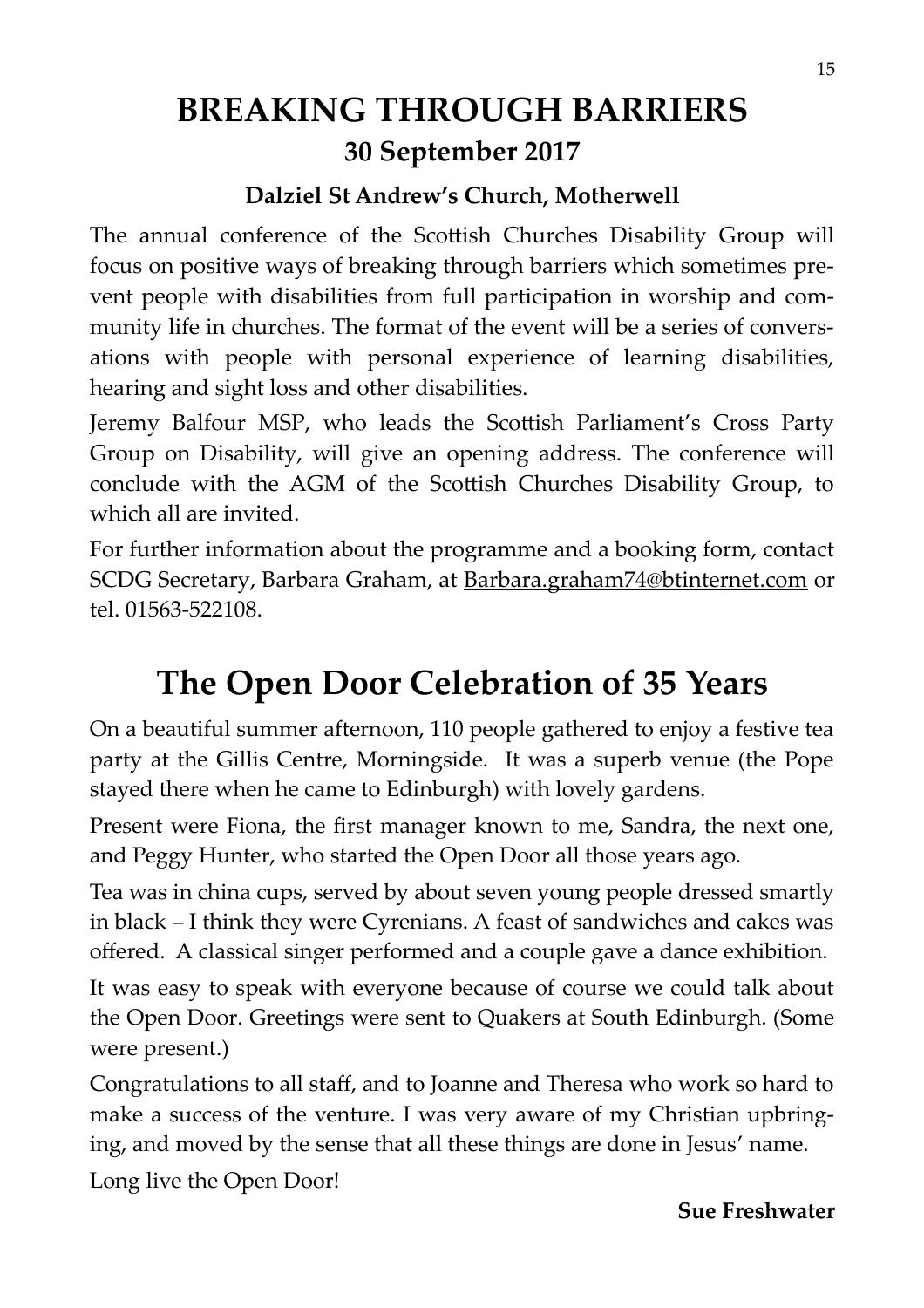At Area Meeting, we will be hearing from Friends who were present at the Yearly Meeting Gathering and of their memories and impressions of the week. For the benefit of others, here is the introduction to Session 1, on the Sunday morning at the start of the week, by Elizabeth Allen. *Ed.*

# **Living out our faith in the world – our journey so far**

*We come together at Yearly Meeting and Yearly Meeting Gathering in our hundreds – a transformed people, transforming the world. Over the past two years, as we have reflected on what it means to live out our faith in the world, we have been enlightened, inspired and challenged to take heed of the promptings of love and truth in our hearts. It is love, which draws us into the world and pulls us towards its brokenness.* 

*What is our vision for a better future, indeed for a new social order? "*If we were living our testimonies, what would the world be like?*" What makes the real difference is not adding further to the words in the world but living out our vision, building a better future.* 

*What are we called on to witness to today?* 

*Our world is being trashed by human selfishness and greed and there is increasing inequality, resulting in misery and pain, especially for the poor and vulnerable. This distresses us greatly. Individually and with other Quakers locally and nationally we are working to help alleviate this pain.* 

*So that we might know what is happening in our local meetings, at YM 2015 we asked Meeting for Sufferings to encourage and co-ordinate the work of Friends across Yearly Meeting. In response to this, Meeting for Sufferings collated the stories of our witness. The list of what we do is long and includes economic injustice, peace building, sustainability, helping refugees and asylum seekers, housing and homelessness, and criminal justice.*

*We are not a campaigning organization and it is important that we articulate what we do in terms of our faith. As a spirit-led people, over the centuries we have developed discernment practices to help us be clear about our direction and the steps we have to take. At the heart of these practices is the testing of our concerns. Where does this concern come from – our intellect, our ego or the Spirit? Together in our gathered meetings, we listen deeply, we wait prayerfully and when the time is right we act faithfully. Are we ready for action, expecting to be called? Are we learning to dwell in that place where leadings come from: are we willing to be led?* 

*We have shared our experience of the Light and what it feels like to be pushed to act, and how acting under concern is life changing. We have heard of that moment when we step away from all that we know and rely on in our lives into what may feel like an abyss and of how courage comes from our faith that, as one Friend put it, there*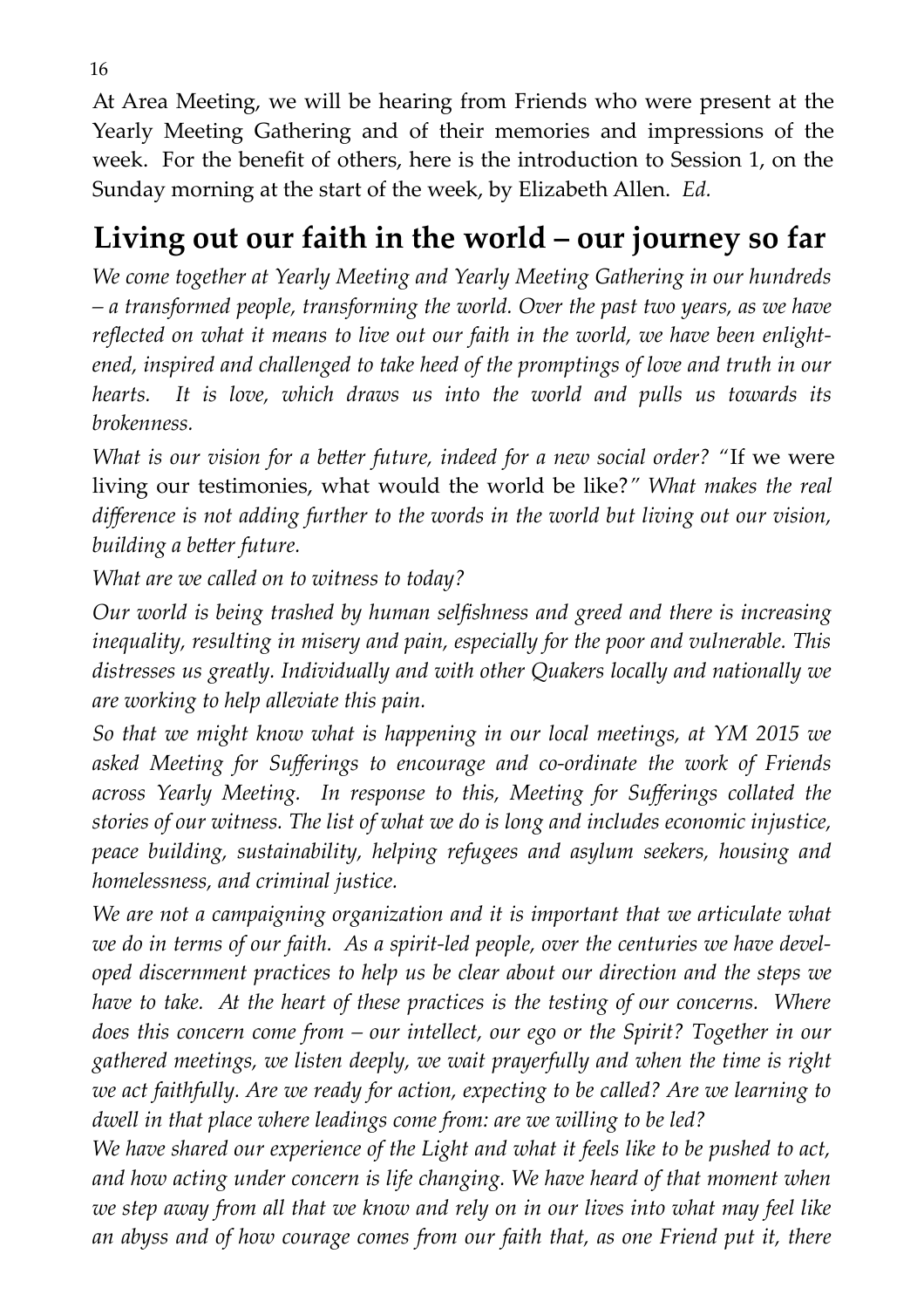*will be earth upon which to stand or we will be given wings.* 

*We have reflected on our spiritual gifts, and of how what makes something a gift of the Spirit is not the gift itself but the way we use it to make a difference in the world. Taking action, living out our faith, is not an end in itself, it brings new light, transforms our lives, deepens our faith, making us more open to divine guidance. We are all worshippers and we are all activists.*

*Sometimes our call is just to be there.* 

*"*Here I stand, I could do no other*." Martin Luther* 

*This ministry of presence is something we do and have always done: we engage; we witness; we walk alongside. It is one of the ways we live out our faith in the world.* 

*Whatever we are led to do as individuals, collectively we need to understand the big picture and take a holistic approach. The connectedness of all things is reflected in our testimonies. Degradation of the environment, social and economic injustice and violence in society, the issues Friends are most concerned about, are linked. By asking the question, what brings about these ills, it is likely that we will unearth the same root causes. Tackling systemic injustice and the powers that maintain it, is challenging. Are we part of the problem?* 

*Quakers are by no means alone in seeking to build a fairer society. We work with others, valuing community and unity of purpose. Through our experience, we already know that change happens and lasts when people come together and stay together in co-ordinated movements that insist on change. We join those movements, which we see as doing God's work. We look for that of God in organisations as well as individuals; a movement is people. We bring our tools and skills with us. We may be there for the long or the short term. We may work locally, nationally or globally.* 

*We have a sense that, in the context of cuts, of climate change, of poverty, a great people is gathering already. What is our role? Are we like John the Baptist more comfortable in the wilderness, existing prophetically but peripherally? Or are we willing to join with our communities to turn the tables at the temple, if necessary? At Yearly Meeting last year we were asked to reflect on these questions.* 

*This week we will conclude our reflection on 'Living out our faith in the world'. Starting with the leadings of our heart, we will acknowledge and celebrate the passion that drives our witness. We will be learning how by using our head we might harness that energy effectively, so that we, and others can be empowered to add to movements for change. We will be reminded that in our ways of working and approaches to Quaker work, we can identify transferable hands-on skills we can bring to our work with others. We will share how we are finding others in our communities by using our feet to get out there. Finally, we will ask, "What does God require of us?"*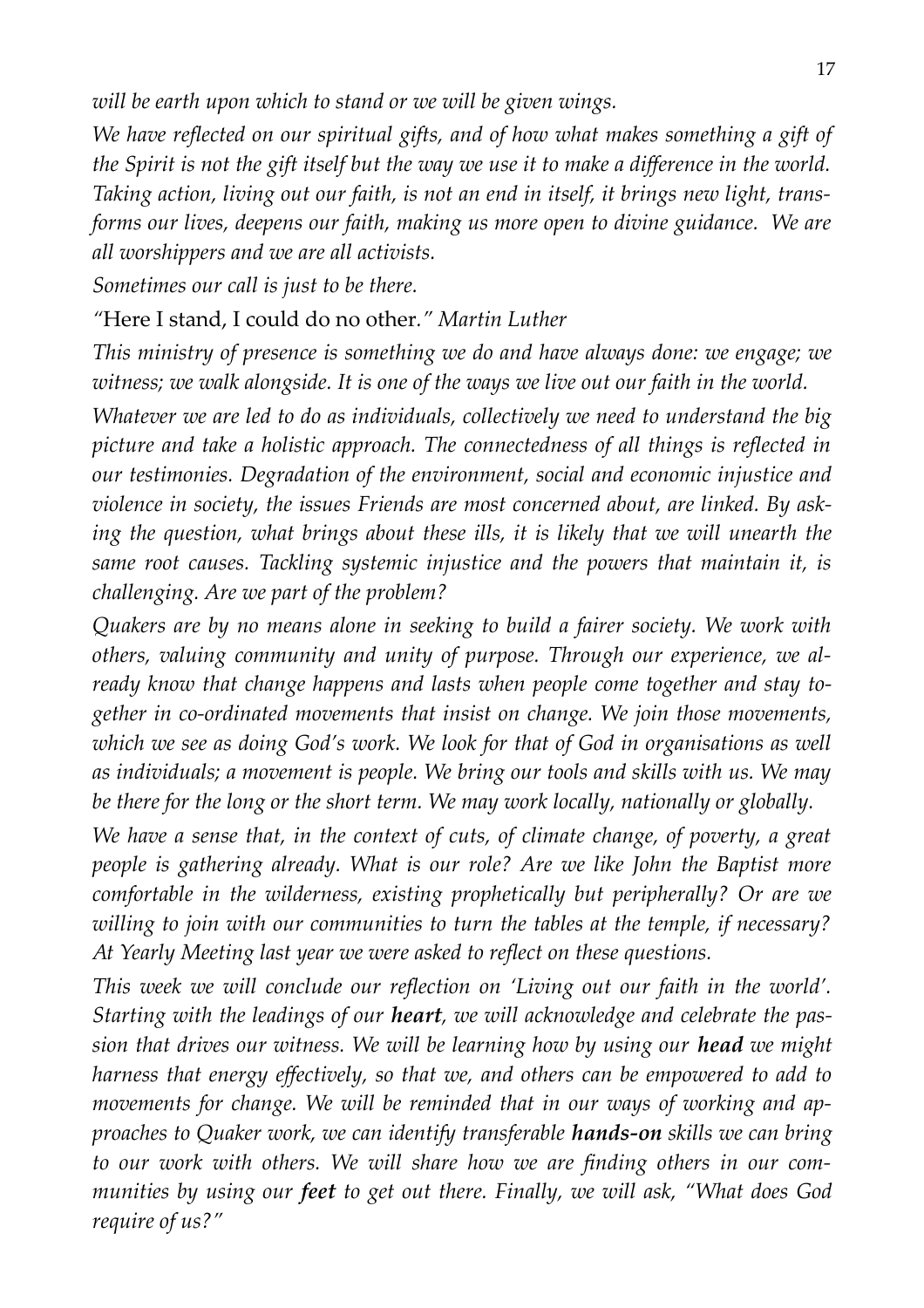## SOUTH EAST SCOTLAND AREA MEETING

## **Minutes of Area Meeting held on Saturday 24 June 2017 at Kinghorn Community Centre, Kinghorn, Fife**

#### **2017/06/01 Worship and introductions**

We began our business meeting with a period of worship.

We have ensured those present know each other's names and meetings. The attendance will be recorded in the concluding minute.

**2017/06/02 The minutes of our last meeting**, held on 15 May 2017 at Edinburgh Quaker Meeting House, have been signed and entered in the minute book.

#### **2017/6/03 Matters arising**

**Scottish Government's consultations** (Minute 2017/05/10 refers) With the assistance of David Somervell, Philip Revell and Mark Huxham, submissions were made by Area Meeting to two Scottish government consultations:

o Energy Strategy: Scotland's Energy Efficiency Programme

o Talking "Fracking": a Consultation on Unconventional Oil and Gas

#### **2017/06/04 Recording a decision made by Between Meetings Procedure** We note the following:

*8 June 2017*

*South East Scotland Area Meeting (AM) received a request for financial help to enable Catherine Holmes take up the place offered to her at the Quaker United Nations Office Geneva Summer School 2017. Catherine grew up in South Edinburgh Meeting and attended Lanark Meeting, when her family moved to Biggar. Since graduating she has lived in various locations abroad.* 

*After consulting the AM Treasurer, the Convenor of AM Overseers and the Convenor of AM Trustees, and reading a message of support from the clerk and overseer of Lanark Meeting, AM clerks agreed by between meetings procedure to ask the AM Treasurer to contribute £330 to Catherine's Summer School fee of £630, the balance of which is being paid by West Scotland Area Meeting.*

*Elizabeth Allen, Clerk South East Scotland Area Meeting*

*Alastair Cameron, Assistant Clerk South East Scotland Area Meeting*

Catherine has sent a card to Area Meeting, thanking us for our generosity and offering to speak at a future Area Meeting on her experience of QUNO Geneva Summer School.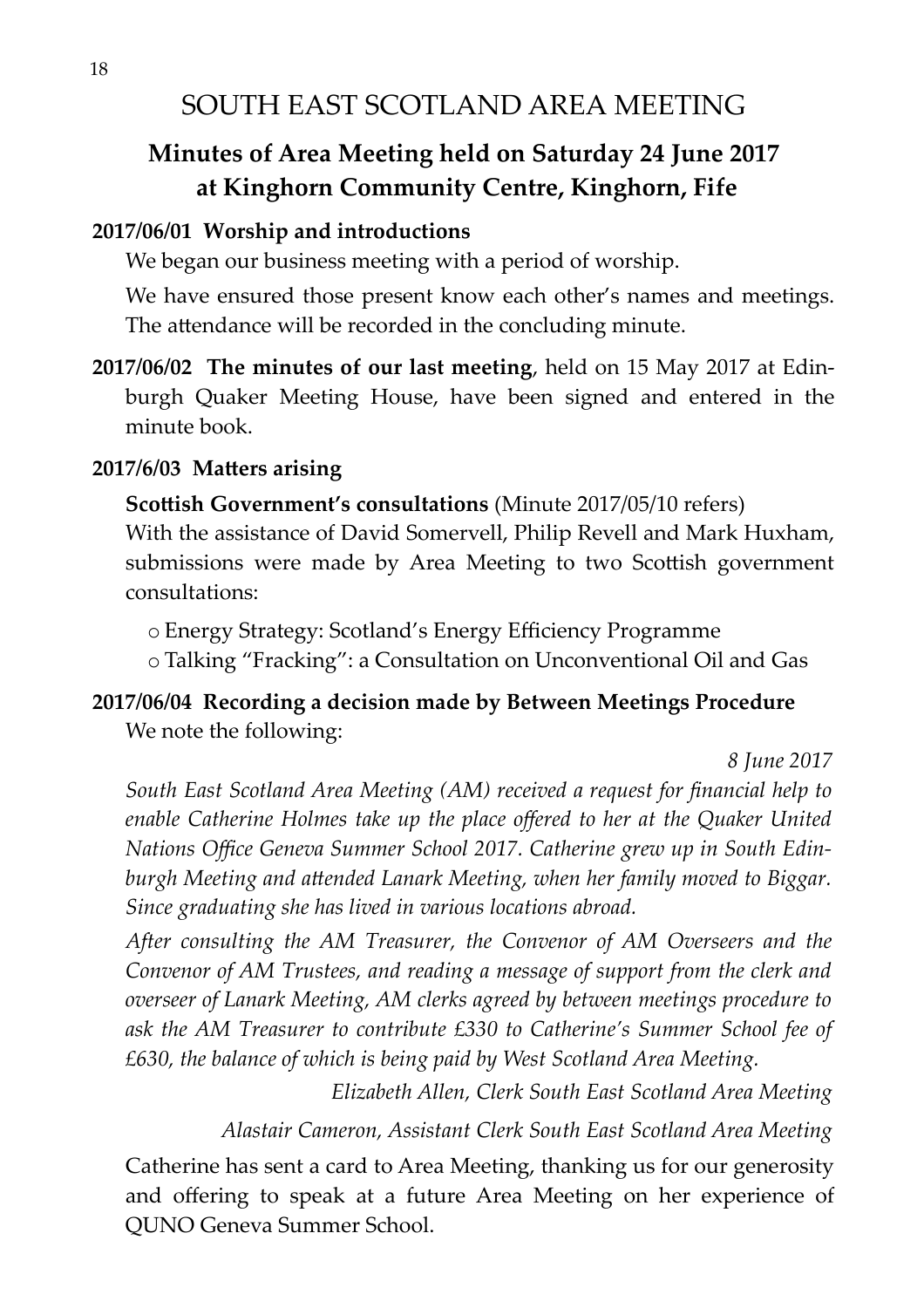#### **2017/06/05 Membership matters**

## **Applications for Membership**

[We have received an application for membership and overseers have been asked to bring forward the names of two visitors.]

## **Paul Slifer**

We have heard read the report of Mary Jane Elton and David Somervell's visit to Paul Slifer on 1 June, 2017. Paul came from the United States of America to settle in Scotland in 1997. He had no religious background but has set out on a contemplative spiritual journey of reading faith texts and other literature. It was through reading Tolstoy that he first heard of Quakers and he began to delve deeply into early Quaker writings. He has attended Portobello & Musselburgh Local Meeting since 2015. He enjoys reading *Quaker Faith & Practice*, and has an understanding of the structures and functioning of Britain Yearly Meeting and Quakers in Scotland. He would like to give service to the Society in the future, when the demands of his family life lessen.

We are pleased to accept Paul into membership of this Area Meeting and ask David Turner to welcome him and inform Portobello & Musselburgh Local Meeting.

## **2017/06/06 Nominations Committee Report**

#### *Appointments*

Nominations Committee has brought forward the names of the following Friends:

To serve from July, 2017 to end of June, 2018:

- Treasurer **Mark Hutcheson**, Penicuik
- John Wigham (Enjoyment) Trust **Audrey Sinton**, Central Edinburgh

To serve from July, 2017 to end of June, 2020:

- a) Elder **Elizabeth Allen**, East Lothian, 2nd triennium
- b) Trustee **Ian Beamish**, Polmont
- c) Custodian of Records **Pat Lucas**, East Lothian, 3rd triennium
- d) Advocate for Children and Young People **Deirdre Armstrong**, South

Edinburgh

e) Pastoral Care & Oversight – **Justin Kenrick**, Portobello & Musselburgh

We appoint these Friends accordingly.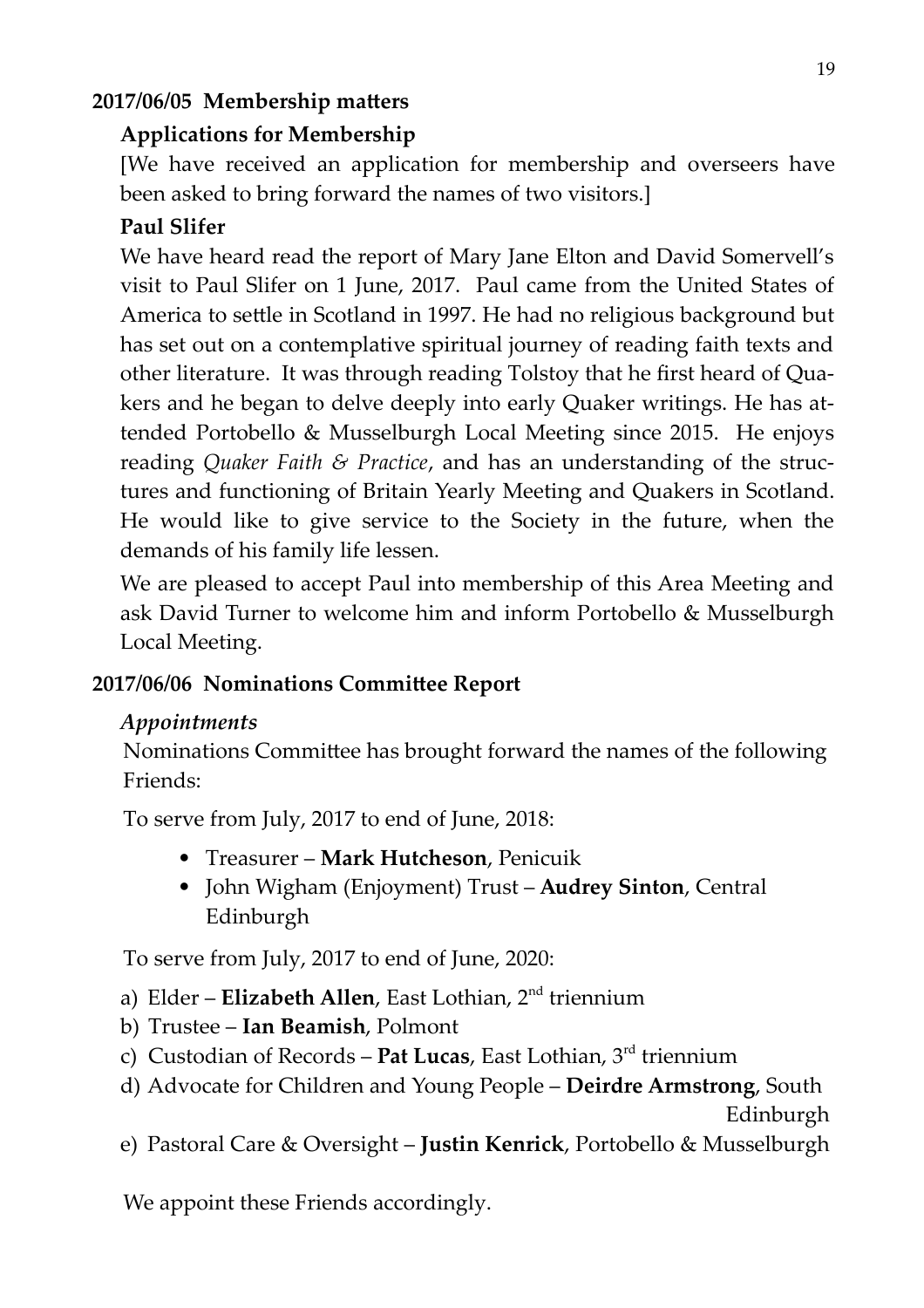## *Release from Service*

Tam Pollard (Central Edinburgh) has asked to be released from service on the Festival Committee. We agree to this request, with immediate effect and thank Tam for his service.

We wish him well in his move to London.

## *Completion of service*

We note that the following Friends will complete their service at the end of June:

Lin Murison, Central Edinburgh, Pastoral Care & Oversight

John Eccles, Central Fife, Pastoral Care & Oversight

We thank these Friends for the work they have done for Area Meeting.

We thank Nominations Committee for the work it does on our behalf.

#### **2017/06/07 Meeting for Sufferings report**

Kate Arnot has reported on Meeting for Sufferings, held on 3 June, 2017. A report of this meeting has been published in *Sesame*.

The annual report of the Quaker Committee for Christian and Interfaith Relations, on which Kate serves, was presented. They have been awarded BYM legacy funding to carry out research in partnership with Woodbrooke on the challenges and opportunities in Britain, in a society even more secular, whose values are increasingly independent of a religious base.

Meeting for Sufferings reflected on how meetings are using the long-term framework document 'Our Faith in the Future', in which we are encouraged to develop a visionary approach to our Quaker life. Leeds Area Meeting reported on how they have used this document as a tool to help their discernment process when considering whether to sell a Meeting House.

Of particular interest to us was Bristol Area Meeting's minute about fracking and divestment from fossil fuels.

We thank Kate for her report.

#### **2017/06/08 Attendance at courses**

#### *Being a Quaker Clerk, Woodbrooke September, 2017*

We agree to send Diana Simcock, East Lothian Meeting, on this training course, to help her in her new role as her local meeting's assistant clerk. We ask our treasurer to pay Diana's full expenses.

#### *Shindig 2017* Duncan Wallace, Central Edinburgh Local Meeting, has applied for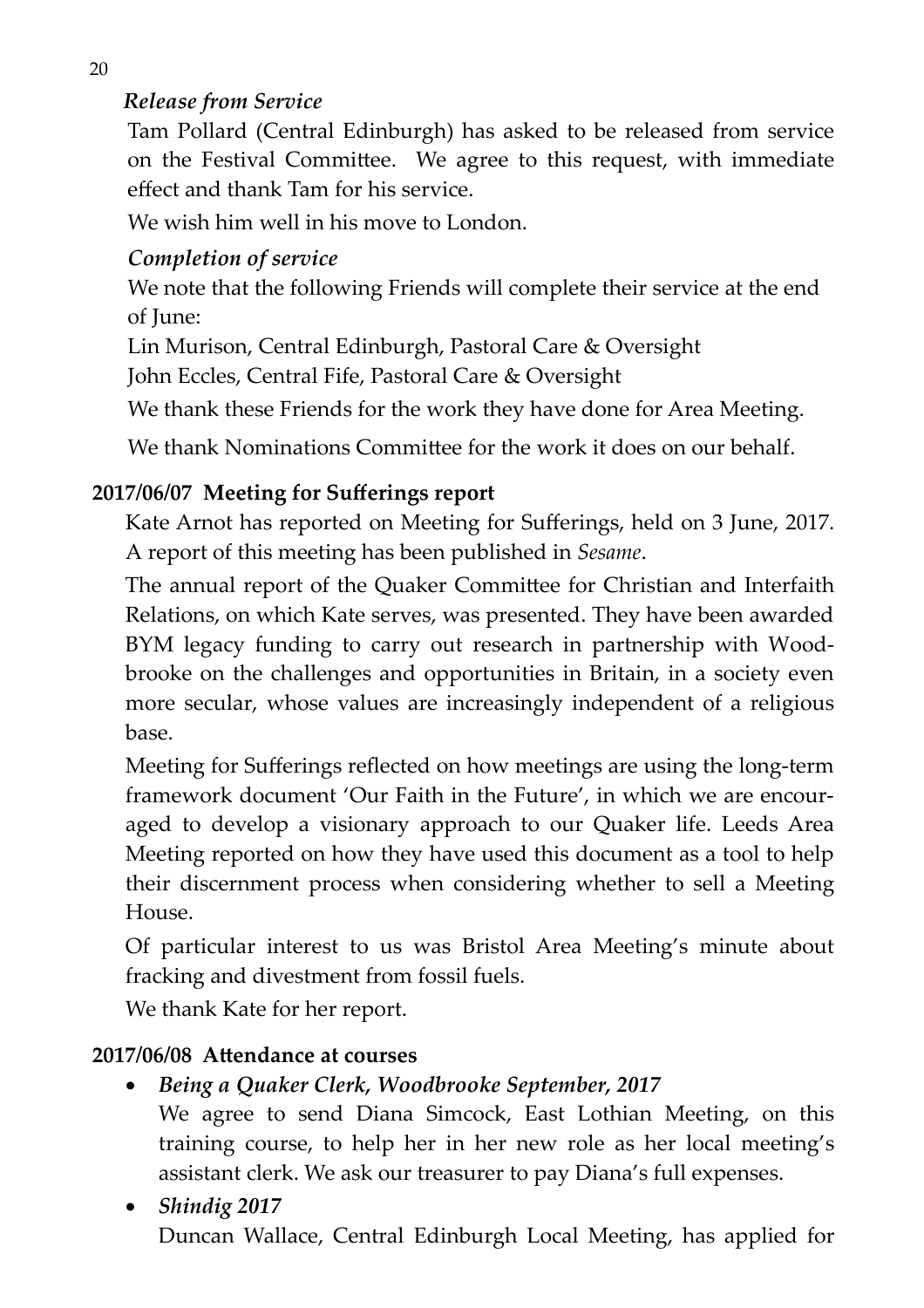bursary assistance for his daughter Iola to attend Shindig this year. The Convenor of Overseers for Central Edinburgh supports his application. We agree to provide a grant of £200.

We ask our clerks, in consultation with the Area Meeting Treasurer, to revise the guidelines for applying for bursary help to attend courses and events. We ask that this be brought to a future Area Meeting.

## **2017/06/09 Quaker Chaplaincy work at HMP Edinburgh: Donating funds to newly admitted prisoners on remand** (*See minutes* 2016/01/08, 2016/02/05(b), 2016/07/04, 2016/09/13(c), 2016/11/04(a))

Demand for the service is increasing and in the first six months of this year the small sums of money given to remand prisoners in need have totalled about £400. This is already almost equal to what was spent in all of 2016.

Jenny Copsey and Marianne Butler, who carry out this service on our behalf, have asked that we consider setting a cap on the funds available for it.

We have heard of the huge benefit of our financial contribution to prisoners on remand, and note that the current climate of austerity is likely to lead to more claims on it.

We feel we need to know more about the nature of demand on our funds, and about any other funds, particularly from faith groups, to assist.

We ask our Clerk to write to the Chaplaincy Service at HMP Edinburgh with the following points, and to suggest a meeting:

- 1. That our fund is not infinite, and we have to have in mind the variety of calls on our resources;
- 2. Asking for an indication of the criteria used in referring prisoners to us, and the reasons behind the recent increase.

We assure Jenny Copsey and Marianne Butler of our support for the valuable work they are undertaking on our behalf, and encourage them to continue as at present until a resolution is reached.

#### **2017/06/9 Correspondence and notices**

- 1. **Quaker Disability equality Group** has written thanking us for donating in the past, informing us of their recent work and asking for continuing financial support.
- 2. **Yearly Meeting Gathering 2017,** 29 July to 5 August, Warwick University Campus. We encourage Friends to consider attending all or part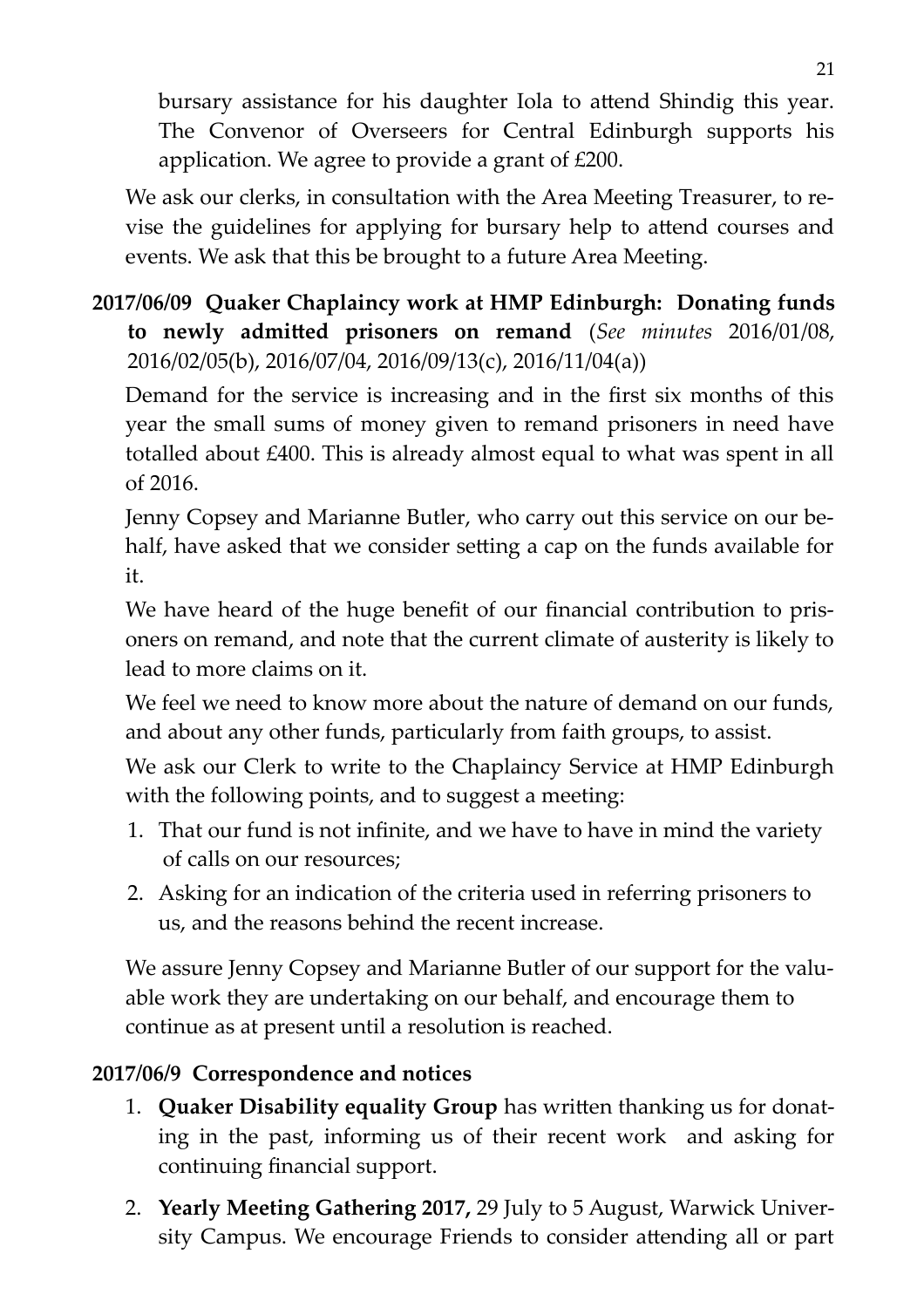of the Gathering. Bursaries are still available to help cover the cost.

- 3. **Participants sought for undergraduate dissertation project on the nature of Christian belief in the Religious Society of Friends** Conor Watt from Central Fife Local Meeting has told us about his research and need for Friends to interview**.** If you would like to take part, please email Conor [s1445676@sms.ed.ac.uk](mailto:s1445676@sms.ed.ac.uk)
- 4. **Jane Pearn's book**, *The language of leadings,* which resulted from her Eva Koch scholarship, is being published by Quaker Books and is expected to be out in mid-July.
- 5. If you want to find out more about Quakers, the next **Enquirers' Day** will be in Cathedral Halls, Dunblane on 30 September 2017. For more information and to book a place, please contact **Gill Reid**, tel. 01292 319050 or email gillreid3@btinternet.com The cost is £25. Bursaries are available through Area Meeting or your local meeting.
- 6. We have been notified about a conference **"Reclaiming Gospel Nonviolence"** on 14 -16 July in Perth. Attendance can be for the whole or part of the weekend. For further information and bookings, please contact David Mumford, email dmumford@phonecoop.coop

#### **2017/06/10 What we did today**

We started our day by worshipping together, during which *Quaker Faith & Practice* 20.17 was read.

Our children enjoyed their own morning session, while the adults considered what it means to be a Quaker today. Led by Central Fife Friends and in small groups we explored how we live out our faith, focusing on our testimonies.

At lunchtime, we celebrated being together with a much appreciated bring and share meal.

The highlight of the afternoon for the children was a visit to the Fife Earthship and Kinghorn Loch and after lunch they set off on their visit.

Based on material from the April Quaker Life Representative Council meeting, Mary Woodward facilitated a session on "*Helping seekers find Quakers: being worth the finding*". In small groups we discussed what inspires and excites us about Quakerism, then we were asked to think of and share three short, positive sentences in which to express this. This was useful preparation for this year's Quaker Week, the theme of which is "*In turbulent times, be a Quaker*".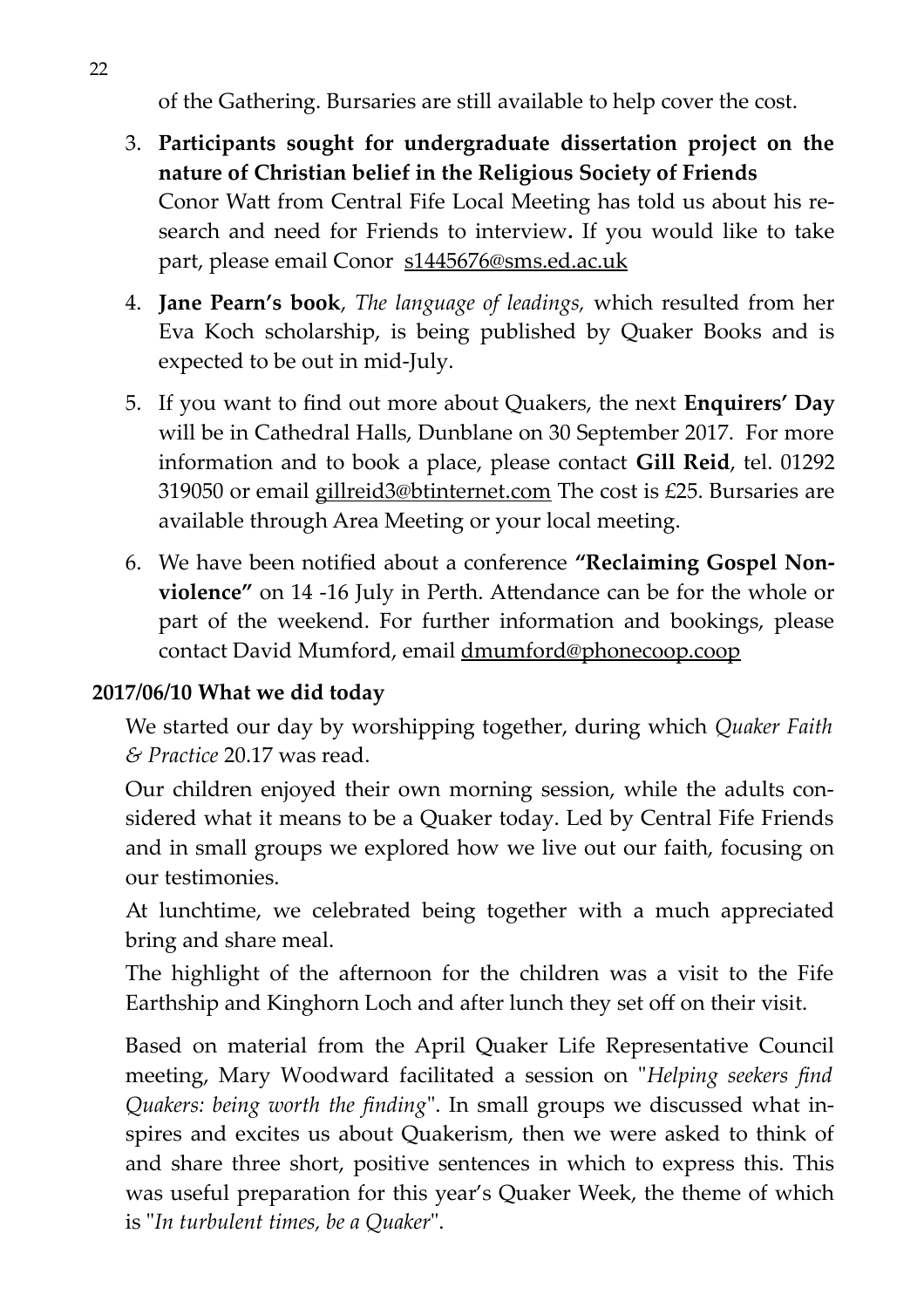We thank Central Fife Friends for being our hosts today.

#### **2017/06/11 Closing minute**

31 members and attenders representing six Local Meetings have attended all or part of this Area Meeting, as indicated below:

| Central<br>Edinburgh | Central Fife | East Lothian | Kelso     | Penicuik |
|----------------------|--------------|--------------|-----------|----------|
| 5                    | 13           |              |           |          |
|                      |              |              | -         |          |
| Polmont              | Portobello & | South        | Tweeddale |          |
|                      | Musselburgh  | Edinburgh    |           |          |
|                      | O            |              | -         |          |

We next meet at Scottish Churches Housing Action, 44 Hanover Street, Edinburgh on Tuesday, 15 August, 2017 from 7.00 to 9.00 pm.

> (Signed) **Elizabeth Allen, Clerk**

# **Wiston Lodge weekend 13-15 October 2017**

 **\_\_\_\_\_\_\_\_\_\_\_\_\_\_\_\_\_\_\_\_\_\_\_\_\_\_\_\_\_\_\_\_\_\_\_\_\_\_\_\_\_\_\_\_\_\_\_\_\_\_\_\_\_\_\_\_\_\_\_\_\_\_\_\_\_\_\_\_\_\_\_\_\_\_\_\_\_\_\_\_\_\_\_\_\_\_\_\_\_\_\_\_\_\_\_\_\_\_\_\_\_\_\_\_\_\_\_\_\_\_\_\_\_\_\_\_\_\_\_**

**Central Edinburgh Friends would be happy to welcome Friends from other meetings to join us for this weekend of fellowship. The cost of full board from Friday evening until after Sunday lunch will be about £110. A deposit of £30 should be paid to the Local Meeting Treasurer, Jacqueline Noltingk ( jacqueline[.noltingk@phonecoop.coop\)](mailto:noltingk@phonecoop.coop), by bank transfer or by cheque made payable to Central Edinburgh Quaker Meeting. Any enquiries to Rachel Frith.** *Please note we are not offering provision for children.* 

*The Centre Quaker de Congenies, between Nîmes, Montpellier, the Cévennes and the Camargue in the south of France, is seeking long term volunteer Resident Friends. Enjoy the region, the garden and the conviviality of visits from (f)Friends around the world. Accommodation at the centre is offered in exchange for managing the house, organizing events and hosting B&B guests (5 rooms). This position is ideal for a couple who are retired or who work from home. At least one must speak French. We seek a commitment of at least two years. Flexible start date. Send CV or resume to:* 

[centre.quaker.congenies@gmail.com](file:///neo/b/compose%3Fto=centre.quaker.congenies@gmail.com)**.**